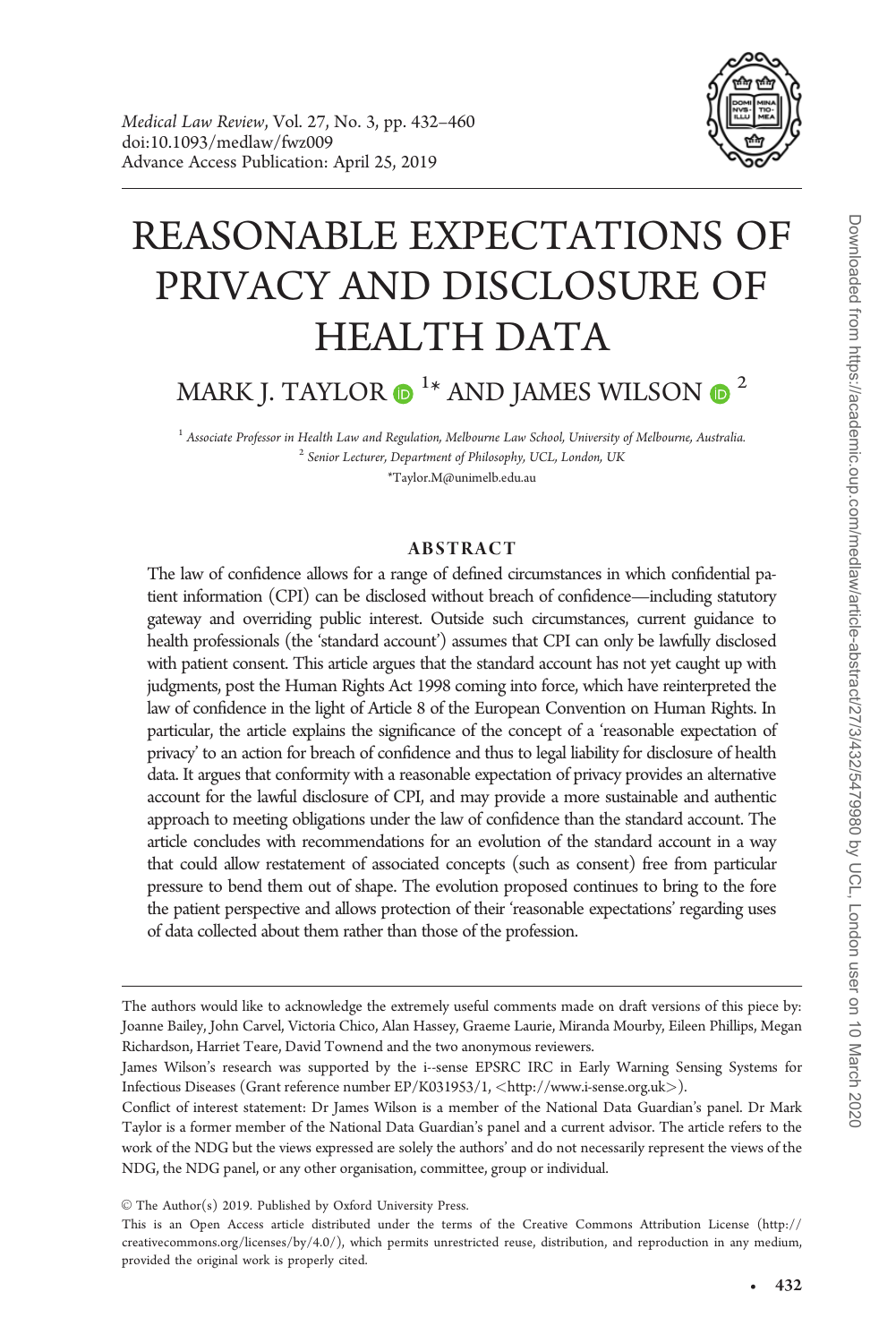KEYWORDS: Duty of confidentiality, reasonable expectations, consent, confidential patient information, health data, privacy

#### I. INTRODUCTION

It has been consistently stated in guidance to health professionals (in what we shall call the 'standard account') that any flow of identifiable health information absent legal requirement, statutory gateway, or overriding public interest, needs to be on the basis of an individual's explicit or implied consent. In this article we describe and explain the significance of the concept of a 'reasonable expectation of privacy' to the equitable action for breach of confidence and thus to legal liability for disclosure of health data. We argue that conformity with a reasonable expectation of privacy provides an alternative account for the lawful disclosure of identifiable health information. We explain why it may provide a more sustainable and authentic approach to meeting obligations under the law of confidence than the standard account. Our primary focus is disclosure for purposes associated with an individual's direct care, though in so doing we also clarify the duty of confidence beyond such purposes.

Our argument for a radical review of the standard account is motivated not only by recent revelation of its limitations but also by recognition that it has not tracked legal developments. We take our cue from Dame Fiona Caldicott, National Data Guardian for Health and Social Care, and her call for a patient's reasonable expectations, regarding confidential data flows, to be respected. Through consideration of case law, including the case of R (W, X, Y and Z) v Secretary of State for Health and Secretary of State for the Home Department,<sup>1</sup> we chart an alternative to the standard account that foregrounds the legal concept of a reasonable expectation of privacy. Clarity on the appropriate legal tests for lawful disclosure is crucial at this time. There is significant innovation in the healthcare context and uncertainty regarding when the standard account permits data to flow in cases of novel arrangements. The immediate risk is for the standard account to either stultify change or for its interpretation to be strained in ways that diminish protection. One advantage of focussing upon the law of confidence and data protection legislation is that both have application across the UK and unite otherwise relatively distinct governance arrangements.

Our aim in foregrounding the test of 'reasonable expectations' is not to undermine the significance of the routes to lawful use, such as consent, recognised by the standard account. On the contrary. We will argue that our account allows for their authentic restatement within a modern context. For example, it allows for consent to be claimed only where it is real.<sup>2</sup> Our account also, importantly, identifies a substantive restraint (protecting patients from unreasonable uses of data and upholding the

<sup>1</sup> R (on the application of W, X, Y and Z) v Secretary of State for Health and Secretary of State for the Home Department, the British Medical Association [2015] EWCA Civ 1034.

<sup>2</sup> We use the term 'real' to signal that a consent meets standard requirements of voluntariness, communication, permissible breadth as well as the minimum information requirements of a valid consent in the context of a duty of confidence (which may be lower than those associated with an 'informed consent' as understood in other contexts). See V Chico and MJ Taylor, 'Using and Disclosing Confidential Patient Information and The English Common Law: What are the Information Requirements of a Valid Consent?' (2018) 26(1) Med L Rev 51–72.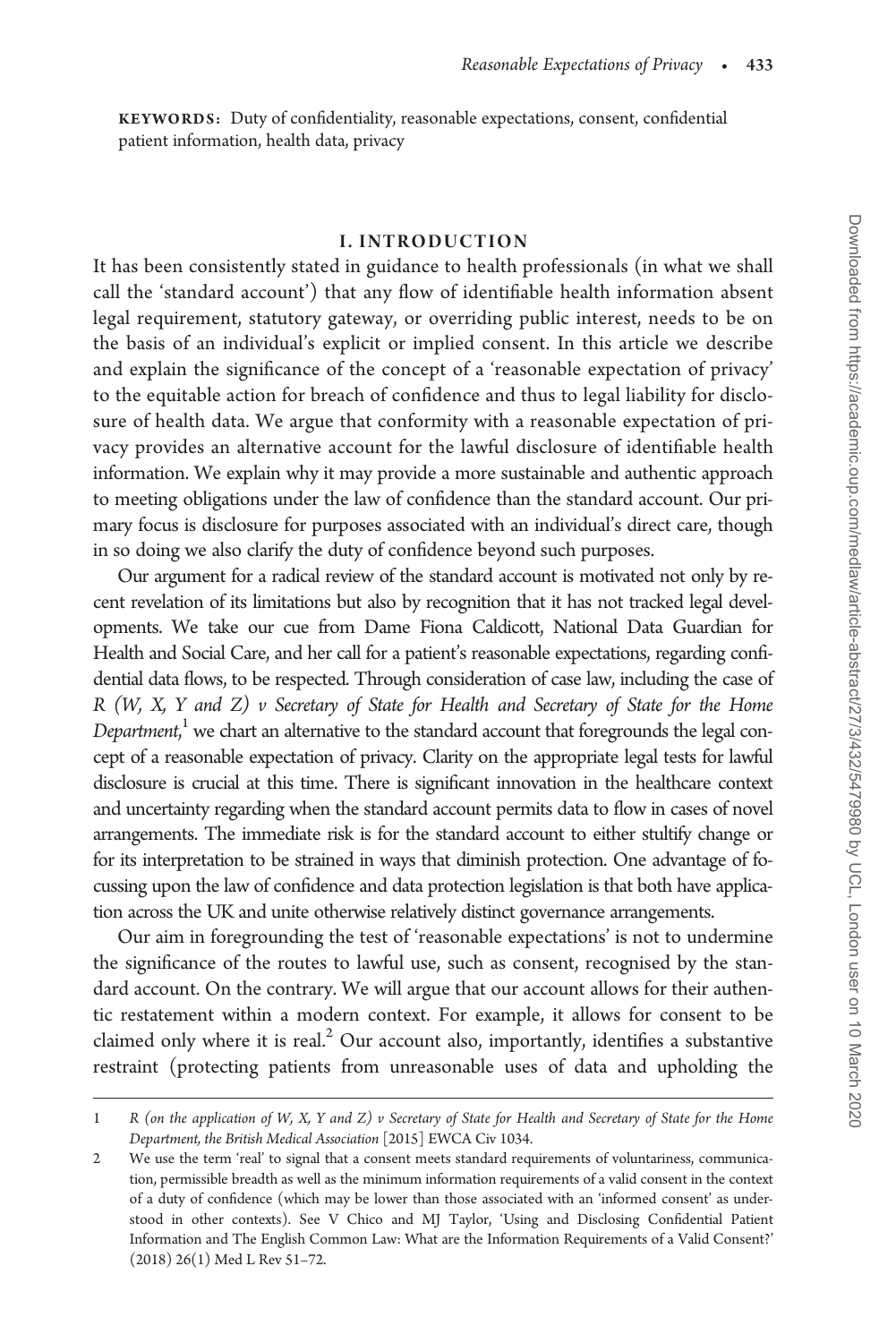principle of 'no surprises') where overextension of the concept of implied consent would provide none. We argue that this not only better reflects the approach taken by the courts when considering the duty of confidence but, with appropriately robust and compelling leadership, may result in better protection for the values of respect for autonomy and human dignity underlying privacy protection in a modern healthcare system.

The article consists of four parts. In part I, we consider the standard account and some of the limitations revealed in practice, and we explain why it sits uneasily with a real consent to data flows necessary to deliver care in the context of a modern healthcare system. With tightening requirements for valid consent in other areas of law, in particular data protection law, consent requirements associated with the standard account are increasingly discordant. In part II, we describe the significance of the concept of a reasonable expectation of privacy to an action for breach of confidence. We consider how a reasonable expectation is established and clarify components eg whose perspective counts. In part III, we further explore the internal and external limits on scope and content of the concept of reasonable expectation by considering its relationship to jurisprudence concerning Article  $8(1)$  of the European Convention on Human Rights (ECHR) and the right to respect for private and family life. In part IV, we consider the implications of foregrounding the concept of reasonable expectation of privacy in professional guidance. At this point we briefly pivot, turning from constructing a positive argument for change, to acknowledge and rebut an alternative evolution to the one we propose. Specifically, we address the suggestion that what really matters in law is not compliance with the standard account but whether a professional's conscience would be troubled by the disclosure in question (the 'conscience test'). While the 'conscience test' neither best reflects the current judicial approach, nor adequately demonstrates respect for the underlying values, the emergence of this as an alternative proposition provides further evidence of dissatisfaction with the standard account and the urgent need for leadership. We conclude with recommendations for an evolution of the standard account to recognise the central significance of a reasonable expectation of privacy, in a way that could allow restatement of associated concepts (such as consent) free from particular pressure to bend them out of shape, but without a return to historic tests of unconscionability. The evolution we propose continues to bring to the fore the perspective of the patient or service user and allows protection of their 'reasonable expectations' regarding uses of data collected about them rather than those of the profession.

# II. PART I—THE STANDARD ACCOUNT

The National Health Service (NHS) Code of Practice on Confidentiality is being revised. The most recent published version dates back to 2003 and contains what we will describe as 'the standard account'. Two paragraphs of the Code in particular may be taken to summarise relevant elements:

Where patients have been informed of:

a. the use and disclosure of their information associated with their healthcare; and b. the choices they have and the implications of choosing to limit how their information may be used or shared;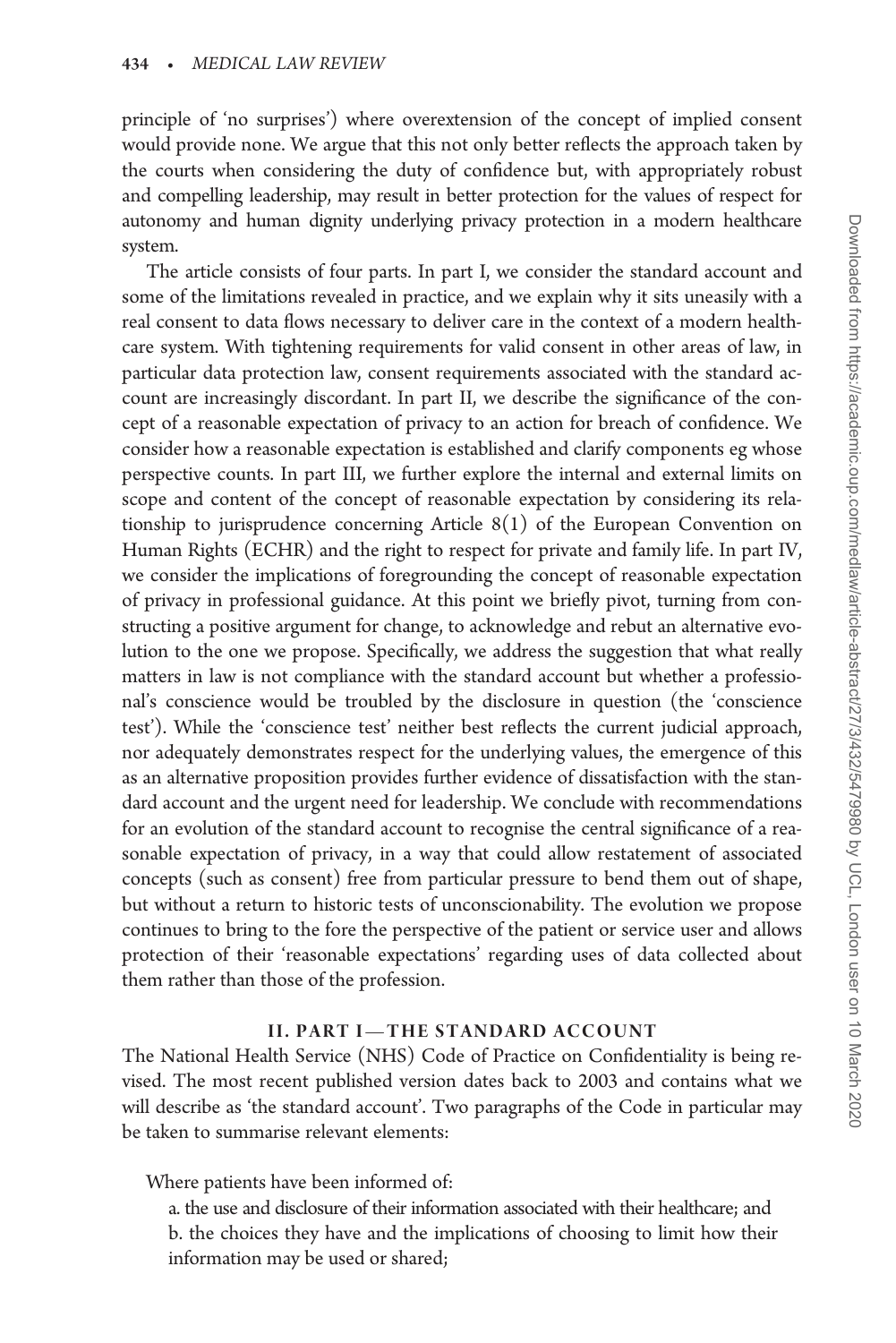then explicit consent is not usually required for information disclosures needed to provide that healthcare. Even so, opportunities to check that patients understand what may happen and are content should be taken.<sup>3</sup>

Where the purpose is not directly concerned with the healthcare of a patient however, it would be wrong to assume consent. Additional efforts to gain consent are required or alternative approaches that do not rely on identifiable information will need to be developed.  $4$  (emphasis added)

The standard account persists through to the 2017 revision to the most recent General Medical Council (GMC) guidance on confidentiality. This advises doctors:

You may disclose personal information without breaching duties of confidence when any of the following circumstances applies.

a. The patient consents, whether implicitly for the sake of their own care or for local clinical audit, or explicitly for other purposes

[...]

d. The disclosure is required by law, or the disclosure is permitted or has been approved under a statutory process that sets aside the common law duty of confidentiality

e. The disclosure can be justified in the public interest<sup>5</sup>

The GMC guidance continues:

When disclosing information about a patient you must:

a. ...

b. Be satisfied that the patient:

i. Has ready access to information explaining how their information will be used for their direct care or local clinical audit, and they have the right to object ii. Has not objected

c. Get the patient's explicit consent if identifiable information is to be disclosed for purposes other than their direct care or local clinical audit, unless the disclosure is required by law or can be justified in the public interest.<sup>6</sup>

There are three things to note about the consent required by the standard account. First, only the use of confidential information for a purpose beyond an individual's 'direct care or local clinical audit' requires an explicit consent. 'Explicit consent' is generally taken to require a positive statement, either written or oral, that

<sup>3</sup> Department of Health and Social Care, 'Confidentiality: NHS Code of Practice' (7 November 2003) para 15 <<https://www.gov.uk/government/publications/confidentiality-nhs-code-of-practice>> accessed 8 October 2018 (NHS Code of Practice).

<sup>4</sup> ibid para 16.

<sup>5</sup> General Medical Council, 'Confidentiality: good practice in handling patient information' (January 2017), para 9 <<https://www.gmc-uk.org/ethical-guidance/ethical-guidance-for-doctors/confidentiality>> accessed 8 October 2018 (Confidentiality: good practice in handling patient information).

<sup>6</sup> ibid para 10.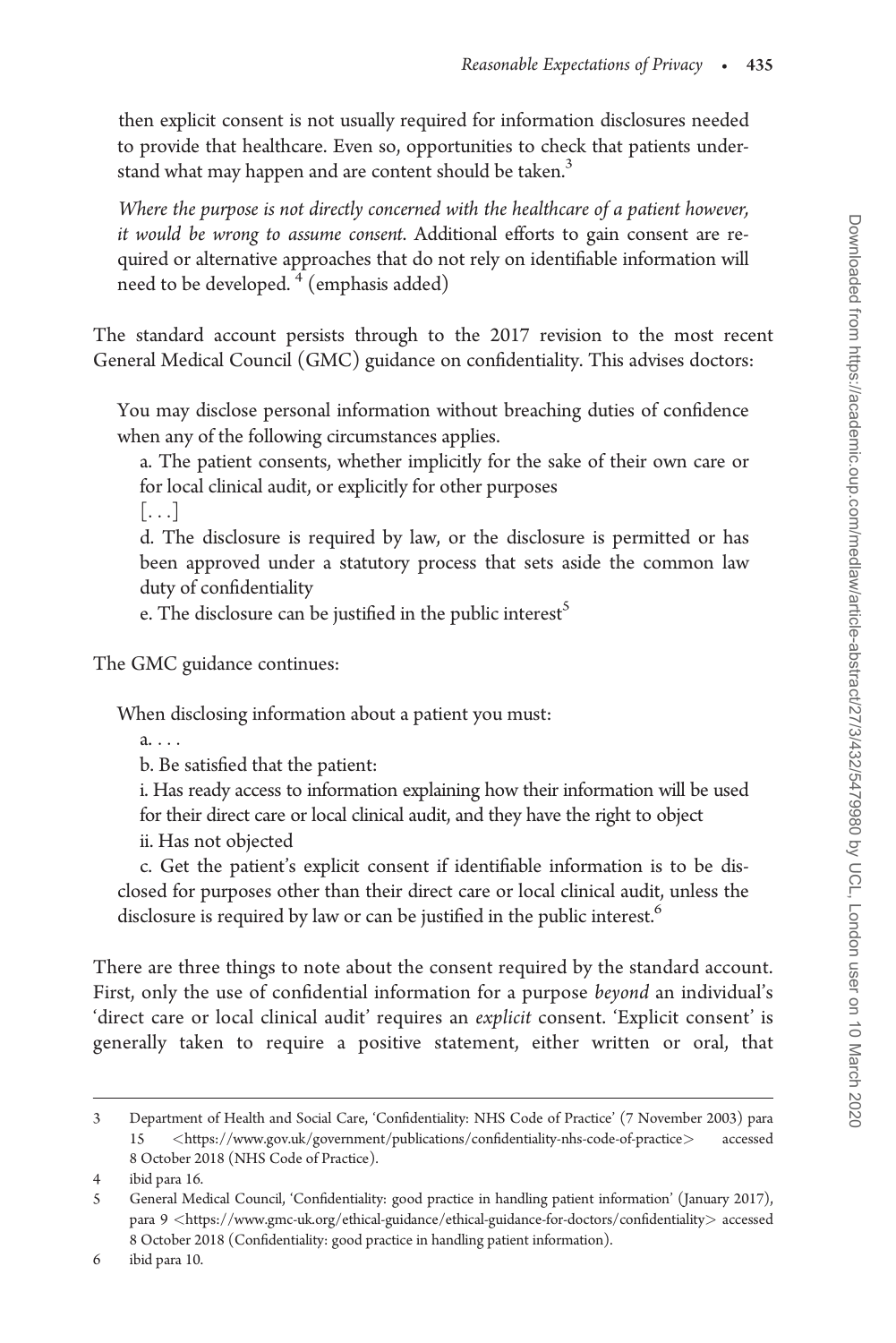unambiguously authorises something to occur that otherwise might not have been permitted.<sup>7</sup> Where the use is for individual direct care (or local clinical audit) purposes, then consent may be implied. Where consent is implied, the consenting person's authorisation is signalled through conduct. In the case of consent to treatment, the classic example would be rolling up one's sleeve in order to receive an injection.<sup>8</sup> In the case of consent for the sharing of confidential information, a common case would be where a patient has a consultation with a GP, and is referred to a specialist, where the patient's act of agreeing to the referral is taken to imply consent for relevant portions of the patient's confidential information to be shared with the specialist. It is important to distinguish implied consent, which is real but signalled through conduct, from hypothetical or presumed consent where a person has not really consented, but it is thought that it is legitimate to act as if they have (perhaps because it is thought that they would consent if asked in appropriate circumstances). $9$  The implication of the 2003 Guidance is that there may be circumstances in which it is not wrong to assume consent to be implied through receipt of care, when data are used only for individual care purposes.<sup>10</sup>

Secondly, although the information requirements may be the same for an explicit or an implied consent in theory, the practice is quite different. The information requirements of a real consent under common law have been considered more extensively by one of us elsewhere.<sup>11</sup> For present purposes it is sufficient to note that, although the term 'explicit' or 'implied' refers only to the nature of the signal (and any consent requires a person know—at least in broad terms—what

11 Chico and Taylor (n 2) 51–72.

<sup>7</sup> NHS Code of Practice (n 3), 'Glossary'. The precise requirements for an explicit consent are subject to disagreement. As our focus is on cases that uncontroversially do not involve explicit consent, we do not engage with these debates here. While our focus is the common law, it is worth noting that—while consent is not likely to be the legal basis in data protection law for the processing of data for healthcare purposes (see Information Commissioner's Office, 'General Data Protection Regulation (GDPR) FAQs for small health sector bodies' <<https://ico.org.uk/for-organisations/health/health-gdpr-faqs/>> accessed 8 October 2018 (General Data Protection Regulation FAQs))—there is a trend towards tightening the requirements of an explicit consent more generally. The General Data Protection Regulation requires that it be 'a clear affirmative act establishing a freely given, specific, informed and unambiguous indication of the data subject's agreement to the processing of personal data relating to him or her': General Data Protection Regulation, Recital 32.

<sup>8</sup> According to the GMC guidance, 'Implied consent refers to circumstances in which it would be reasonable to infer that the patient agrees to the use of the information, even though this has not been directly expressed.': Confidentiality: good practice in handling patient information (n 5) para 13. See also O'Brien v Cunard SS Co Ltd 57 Mo L Rev (1992)

<sup>9</sup> It is controversial whether hypothetical consent provides either a moral or a legal justification. To the extent that it does provide such a justification, this is in spite the fact that no relevant actual consent has occurred. For further discussion, see David Enoch, 'Hypothetical Consent and the Value (s) of Autonomy' (2017) 128(1) Ethics 6.

<sup>10</sup> Note that the Information Commissioner's Office (ICO) in the UK has indicated that implied consent, as relied upon in the NHS, would not satisfy the requirements of a valid consent for the purposes of data protection law: 'This type of assumed implied consent would not meet the standard of a clear affirmative act – or qualify as explicit consent for special category data, which includes health data'. Information Commissioner's Office 'Lawful basis for processing: Consent' <[https://ico.org.uk/for-organisations/guide](https://ico.org.uk/for-organisations/guide-to-the-general-data-protection-regulation-gdpr/consent/)[to-the-general-data-protection-regulation-gdpr/consent/](https://ico.org.uk/for-organisations/guide-to-the-general-data-protection-regulation-gdpr/consent/)> accessed 13 October 2018, 10. The significance of this is undercut by the fact that consent is not likely to be the lawful basis for processing under data protection law in any case. See General Data Protection Regulation FAQs (n 7).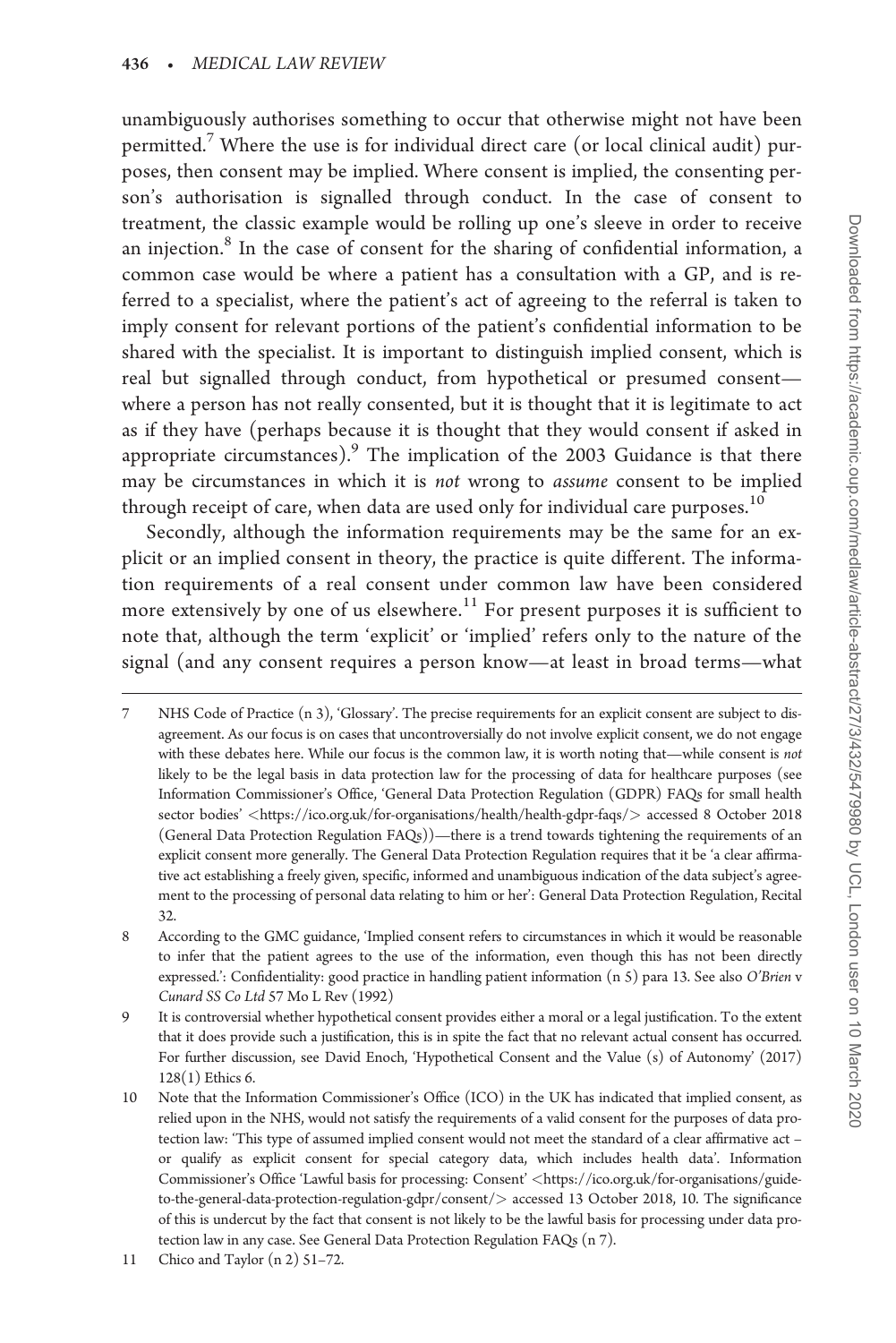they are agreeing to when he or she signals agreement<sup>12</sup>) the act of obtaining an explicit consent foregrounds communication in ways that reliance on an implied consent does not. The 2017 Guidance indicates that, in the context of individual direct care, one need only ensure the patient 'has ready access to information explaining how their information will be used for their direct care or local clinical audit, and they have the right to object'. This is perhaps a reflection of the impracticability, recognised in 2017, of routinely checking that patients have 'read and understood'<sup>13</sup> leaflets on confidentiality and information disclosure for care. In any case, it is doubtful that patients are fully aware of all the uses of data that currently take place on the basis of an 'implied consent'.<sup>14</sup> This undermines any claim that such consent is real.

Thirdly, the standard account presumes a clear distinction between disclosures of confidential information for purposes directly related to an individual's care and disclosures for other purposes. It is perhaps this assumption that has been most rigorously challenged by new models of care. With healthcare organisations committed to the principle of 'collect once, use many times'<sup>15</sup> and with increasingly complex dataflows in a modern NHS, implied consent is widely thought to have become overstretched and ambiguous in its boundaries. In 2013, the Caldicott 2 Review (Review) noted that 'there was limited awareness of the boundaries of implied consent both among health and social care professionals who rely on it and other staff who feel it may apply to their practices'.<sup>16</sup> The Review aimed to provide some clarity by making a distinction between direct and indirect care, $17$  and establishing a claim about practice that has been broadly followed, namely that confidential health information about an individual may be shared on the basis of implied consent only with other health and social care professionals who have a legitimate relationship with the patient, and

<sup>12</sup> ibid.

<sup>13</sup> NHS Code of Practice (n 3) 11.

<sup>14</sup> The public attitudes work done by IPSOS Mori on behalf of the GMC to support the 2017 Confidentiality guidelines suggests this. Amongst the questions asked was whether the patient would expect doctors to rely on implied consent to reveal confidential information to administrative staff at the hospital or GP practice who were supporting patient care, by typing discharge letters. Responses from publics consulted were mixed, 'with some participants stating that they would expect (and be comfortable with) doctors relying on implied consent. Others were comfortable with some information being shared with these (for example name and address information) but not medical information, without direct consent, whilst others said 'No' to implied consent altogether. Reasons given were lack of trust, fear of being judged and a higher risk of information being leaked'. See Ipsos MORI, 'Exploring patient and public attitudes towards medical confidentiality: Findings from Discussion Groups and In-depth Interviews 2016' (Ipsos MORI, April 2016) 7 <[https://www.gmc-uk.org/-/media/documents/Exploring\\_patient\\_and\\_public\\_attitudes\\_towards\\_medi](https://www.gmc-uk.org/-/media/documents/Exploring_patient_and_public_attitudes_towards_medical_confidentiality_FINAL_270416.pdf_65939141.pdf) [cal\\_confidentiality\\_FINAL\\_270416.pdf\\_65939141.pdf](https://www.gmc-uk.org/-/media/documents/Exploring_patient_and_public_attitudes_towards_medical_confidentiality_FINAL_270416.pdf_65939141.pdf)> accessed on 8 October 2018.

<sup>15</sup> See eg the 2014 Memorandum of Understanding between NHS Commissioning Board (NHS England) and the General Pharmaceutical Council where both organisations committed to the principle 'collect once, use many', 'as a means to reducing the burden of regulation'  $2 <$ [https://www.pharmacyregulation.org/](https://www.pharmacyregulation.org/sites/default/files/nhse_gphc_mou_290414.pdf) [sites/default/files/nhse\\_gphc\\_mou\\_290414.pdf](https://www.pharmacyregulation.org/sites/default/files/nhse_gphc_mou_290414.pdf)> accessed 9 October 2018.

<sup>16</sup> Caldicott Review: Information governance in the health and care system (NHS, 26 April 2013), 36 (Information Governance Review).

<sup>17</sup> The Review defined direct care as 'A clinical, social or public health activity concerned with the prevention, investigation and treatment of illness and the alleviation of suffering of individuals ... undertaken by one or more registered and regulated health or social care professionals and their team with whom the individual has a legitimate relationship for their care' 128.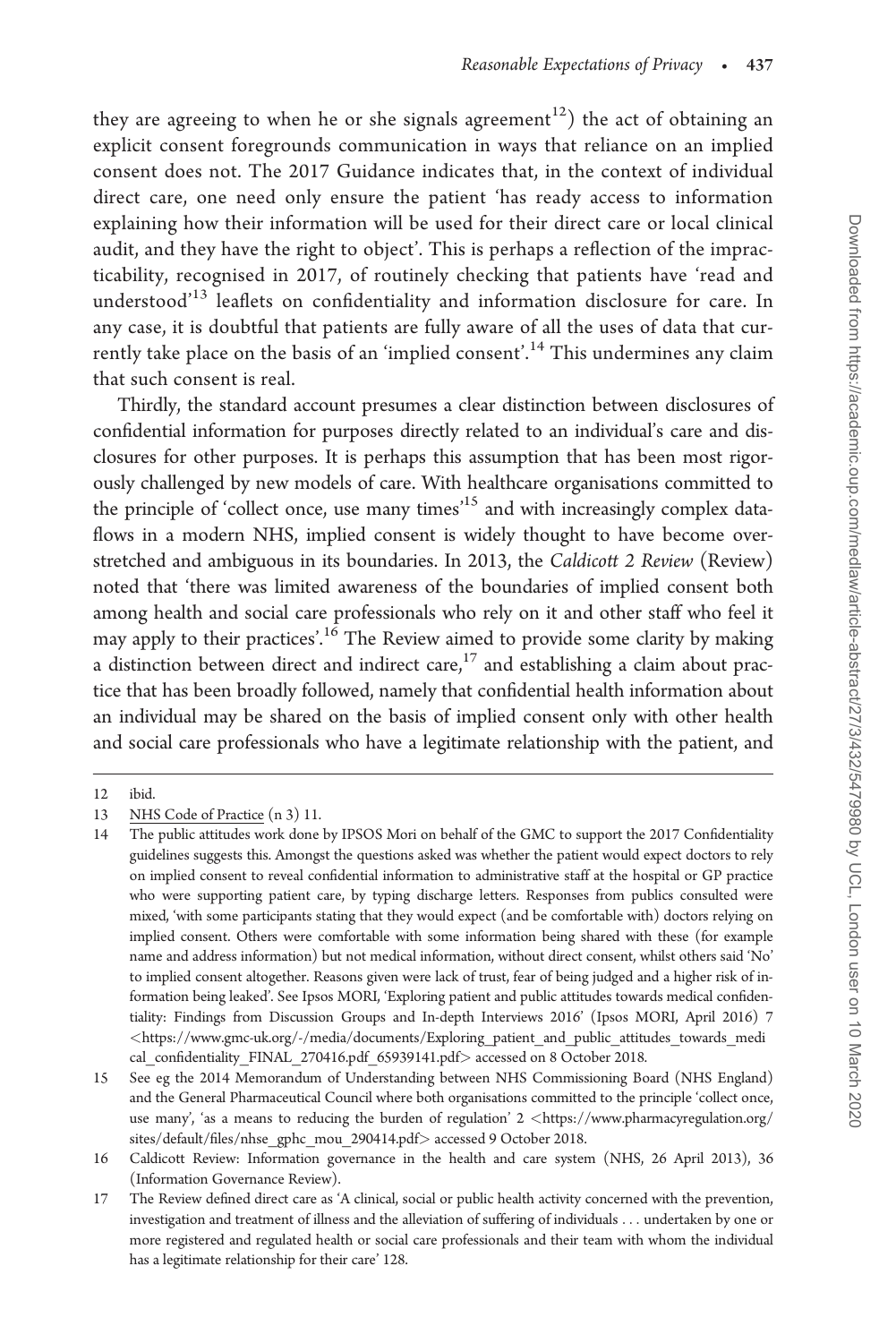only in support of that individual's direct care.<sup>18</sup> A significant plank of the argument in favour of the legitimacy of such sharing for the purposes of individual direct care was that doing so accorded with patients' reasonable expectations about how information about them would flow around a healthcare system.<sup>19</sup>

One unintended consequence of this move to clarification was to foster the impression that if an activity could be described as direct care, then that activity would by definition be one for which implied consent could be inferred. The net result appears to have been a significant expansion in the way that some institutions define direct care. In one prominent case, Royal Free London NHS Foundation Trust shared the records of 1.6 million NHS patients with DeepMind, for what it maintained to be clinical safety testing of an App for detecting acute kidney injury.20 It argued that it had done so on the basis of implied consent for direct care.<sup>21</sup> This was despite the fact that at the time that the data was shared, no steps were taken to make patients aware of this fact, and that only a small percentage of the 1.6 million patients would ever develop an acute kidney injury.<sup>22</sup> This led the National Data Guardian (NDG) to explain that:

when work is taking place to develop new technology this cannot be regarded as direct care, even if the intended end result when the technology is deployed is to provide direct care. Implied consent is only an appropriate legal basis for the disclosure of identifiable data for the purposes of direct care if it aligns with people's reasonable expectations, *i.e.* in a legitimate relationship.<sup>23</sup>

New models of care are placing further strain on the idea of implied consent in other ways. In some cases it is reportedly inhibiting data sharing that may improve quality of care but does not readily conform to the standard account. For example, within genomic medicine it is argued that best practices in care provision will require much wider sharing of identifiable information than would seem to be justified by the 'legitimate relationship' test that the NDG had envisaged.<sup>24</sup>

18 See for example, BMA 2013, Principles for sharing and accessing local shared electronic patient records for direct patient care, <[https://www.bma.org.uk/advice/employment/ethics/confidentiality-and-health-records/prin](https://www.bma.org.uk/advice/employment/ethics/confidentiality-and-health-records/principles-for-sharing-electronic-patient-records) [ciples-for-sharing-electronic-patient-records](https://www.bma.org.uk/advice/employment/ethics/confidentiality-and-health-records/principles-for-sharing-electronic-patient-records)> accessed 7 April 2019. GMC, Confidentiality: good practice in handling patient information (2017) para 28 makes a very similar distinction, though without invoking the idea of 'legitimate relationship'.

20 See the statement by the Information Commissioner quoted on the Information Commissioner's Office website <[https://ico.org.uk/about-the-ico/news-and-events/news-and-blogs/2017/07/royal-free-google](https://ico.org.uk/about-the-ico/news-and-events/news-and-blogs/2017/07/royal-free-google-deepmind-trial-failed-to-comply-with-data-protection-law/)[deepmind-trial-failed-to-comply-with-data-protection-law/](https://ico.org.uk/about-the-ico/news-and-events/news-and-blogs/2017/07/royal-free-google-deepmind-trial-failed-to-comply-with-data-protection-law/)> accessed on 7 January 2020.

<sup>19</sup> Information Governance Review (n 16) 36.

<sup>21</sup> See the Data Protection Act 1998 Undertaking signed by the Royal Free at the close of the ICO investigation, paras 10 and 15 <[https://ico.org.uk/media/action-weve-taken/undertakings/2014352/royal-free-un](https://ico.org.uk/media/action-weve-taken/undertakings/2014352/royal-free-undertaking-03072017.pdf) [dertaking-03072017.pdf](https://ico.org.uk/media/action-weve-taken/undertakings/2014352/royal-free-undertaking-03072017.pdf)> accessed on 15 October 2018.

<sup>22</sup> See J Powles and H Hodson, 'Google DeepMind and Healthcare in an Age of Algorithms' (2017) 7(4) Health & Technol, 351, 351–67; J Powles and H Hodson, 'Response to DeepMind' (2018) 8 Health & Technol 15, 15–29.

<sup>23</sup> NDG letter to Royal Free, December 2016 <[https://assets.publishing.service.gov.uk/government/](https://assets.publishing.service.gov.uk/government/uploads/system/uploads/attachment_data/file/633298/6._Ref_534_NDG_Letter_to_Royal_Free_FINAL_December_2016.pdf) uploads/system/uploads/attachment\_data/file/633298/6. Ref\_534\_NDG\_Letter\_to\_Royal\_Free [FINAL\\_December\\_2016.pdf](https://assets.publishing.service.gov.uk/government/uploads/system/uploads/attachment_data/file/633298/6._Ref_534_NDG_Letter_to_Royal_Free_FINAL_December_2016.pdf)> accessed 15 October 2018.

<sup>24</sup> Legitimate relationship is defined on page 39 of the 2013 Caldicott 2 report. See also, National Data Guardian (2017), 'Developing a consensus on data sharing to support NHS clinical genetics and genomics services', <https://assets.publishing.service.gov.uk/government/uploads/system/uploads/attachment data/file/644689/546 Developing a consensus on data sharing to support NHS clinical genetics and genomics services FINAL.pdf> accessed 15 October 2018.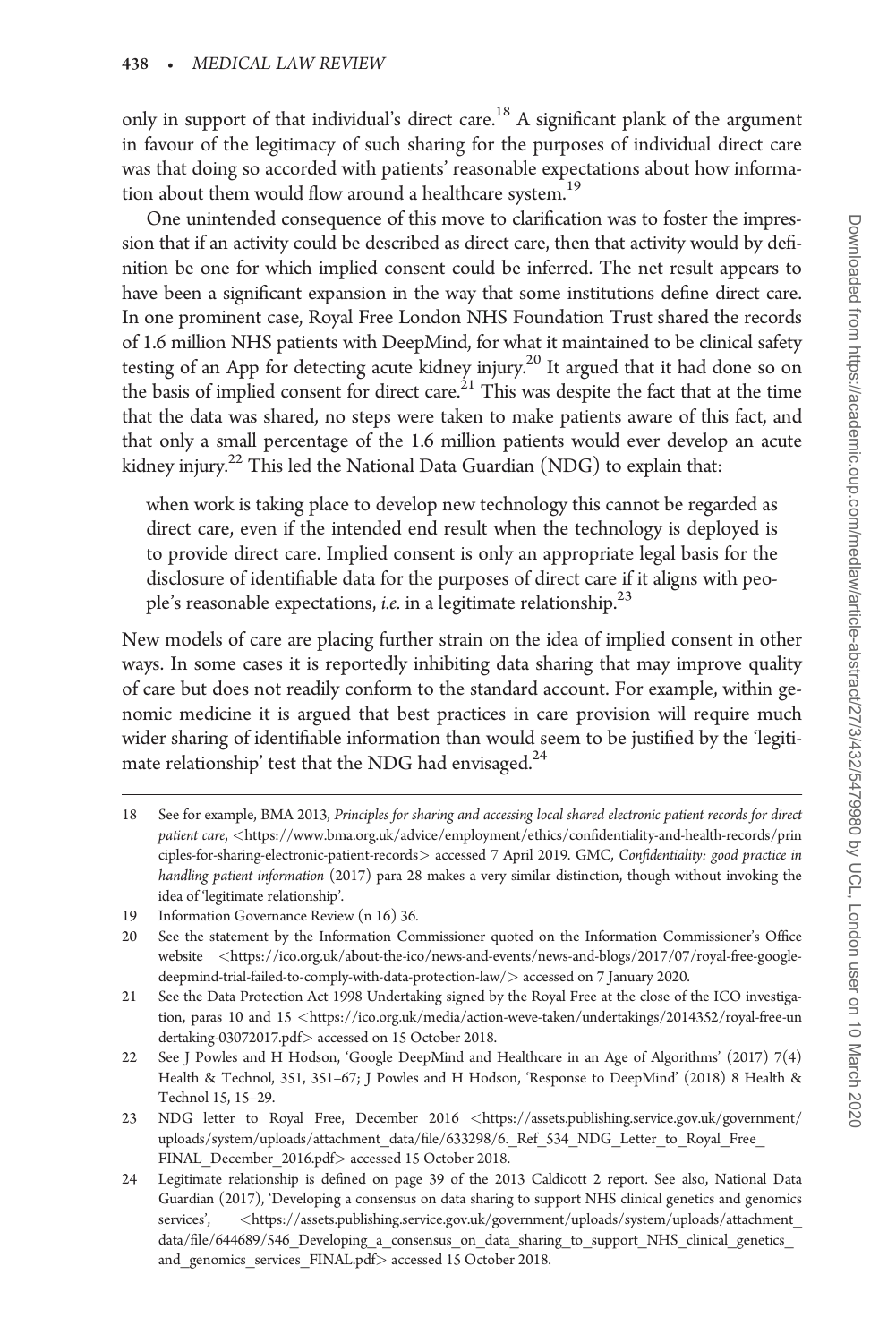In short, it is not clear that implied consent could always provide a sustainable way forward for sharing confidential health information for the purposes of patient care as new models of care continue to emerge. Consent can provide a principled way of respecting individual autonomy only where the choices accorded to individuals are real; it is disrespectful to individuals' autonomy to claim to be acting on the basis of their consent when the conditions required for real consent are not in place. Rather than stretch a valid conception of implied concept out of shape, the standard account could evolve to recognise the role of 'reasonable expectation' as an alternative legal basis for processing in some circumstances. Consent may not always be necessary if the use and disclosure of information can be shown to be consistent with a 'reasonable expectation of privacy'—consistent with respect for underlying values of individual autonomy and human dignity. If persons would not be surprised to learn that information had been used for a particular purpose, even if they did not consider themselves to have positively signalled consent to that use, then we may protect social licence in processing for diverse purposes without overburdening the consent process.25

# III. PART II—REASONABLE EXPECTATION OF PRIVACY AND THE DUTY OF CONFIDENCE

A. What is the Significance of a 'Reasonable Expectation of Privacy' in this Context?

Lord Nicholls in Campbell v MGN (2004) noted that:

The common law or, more precisely, courts of equity have long afforded protection to the wrongful use of private information by means of the cause of action which became known as breach of confidence. A breach of confidence was restrained as a form of unconscionable conduct, akin to a breach of trust. Today this nomenclature is misleading. ... Now the law imposes a 'duty of confidence' whenever a person receives information he knows or ought to know is fairly and reasonably to be regarded as confidential.<sup>26</sup>

When determining when information is protected from wrongful use, Sir Anthony Clarke MR, in the case of Murray v Express Newspapers plc, summarised the relevant legal principle thus: 'Essentially the touchstone of private life is whether in respect of the disclosed facts the person in question had a reasonable expectation of privacy.<sup>27</sup>

If disclosure of personal information interferes with a reasonable expectation of privacy, without legal justification, then a legal wrong will be committed. Application of this apparently simple test raises a number of questions. Amongst them is whether

<sup>25</sup> For the idea of a 'social licence' see P Carter, G Laurie and M Dixon-Woods, 'The Social Licence for Research: Why care.data Ran Into Trouble' (2015) 41 J of Med Ethics 404–09.

<sup>26</sup> Campbell v Mirror Group Newspapers Ltd [2004] UKHL 22, [2004] All ER 995, [13–14]. Although Lord Nicholls (and Lord Hoffmann) were in the minority in Campbell, the difference of opinion was acknowledged to be on the facts. Lord Hoffmann stated that he could not discern any significant differences between the views of the members of the appellate committee regarding the applicable principles. See: Campbell v Mirror Group Newspapers Ltd [36] (Lord Hoffmann) (n 25).

<sup>27</sup> Murray v Express Newspapers plc, [2008] EWCA Civ 446, [24]. See also Campbell v Mirror Group Newspapers Ltd (n 25); R (Wood) v Commissioner of Police of the Metropolis [2009] EWCA Civ 414, [2010] 1 WLR 123.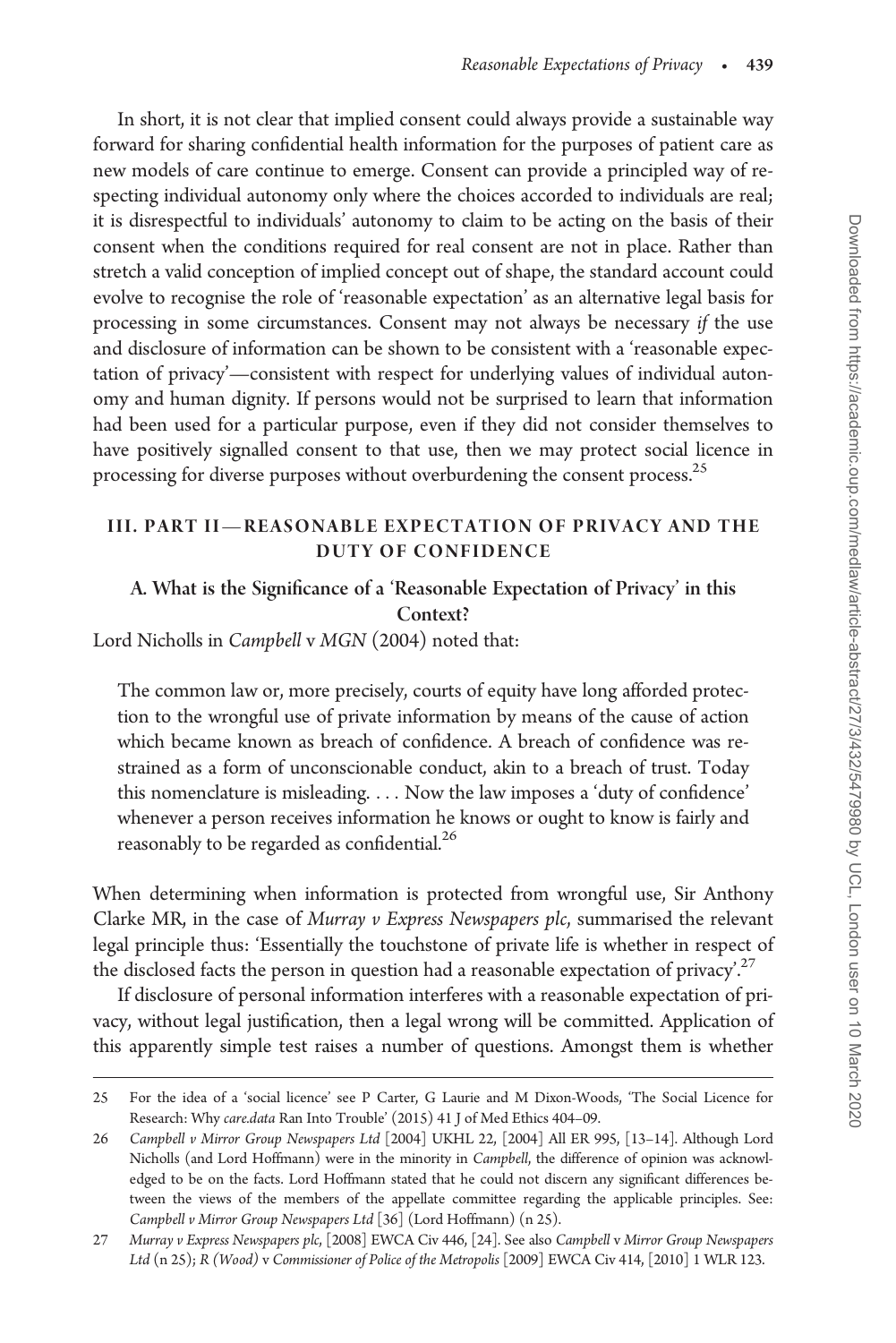the test is now the only way to establish a duty of confidence under English Law. In Re JR38, Lord Kerr preferred a more nuanced approach to one that held the test of reasonable expectation to be the 'be all and end all'.28 However, despite cautioning against blinkering oneself to other relevant considerations, Lord Kerr did not deny that when there was a reasonable expectation of privacy, then relevant legal duties would ordinarily be engaged.<sup>29</sup> Indeed, the test of 'reasonable expectation' now seems to be widely regarded as foundational to any assessment of a claim of breach of confidence or misuse of personal information.<sup>30</sup> As Lord Clarke, also in Re JR38, said:

All the domestic cases support the proposition that, as Lord Nicholls put it, the touchstone of private life is whether the person in question had a reasonable expectation of privacy or, as Lord Sumption JSC put it in Catt, the test for what constitutes private life is whether there was a reasonable expectation in the relevant aspect.<sup>31</sup>

If a reasonable expectation of privacy is now foundational to a breach of confidence claim, then questions arise as to how the scope and content of the expectation is to be determined? We note at the outset Lord Kerr's admonishment that a proper construction of relevant case law does not:

partake of an approach which starts the inquiry ... in a context-free way, whether there was a reasonable expectation of privacy. Rather, it commends an examination of all the circumstances of the case in order to determine whether such an expectation can be said to exist.<sup>32</sup>

If we are not to arbitrarily determine what constitutes a 'reasonable expectation' in a 'context-free' way, then how should we approach examination of 'all the circumstances of the case'?

# B. How is a Reasonable Expectation of Privacy Determined?

When applying the common law, it is trite to note that the courts seek consistency through reference to precedent. Here, inquiry is hampered by the fact that relatively few cases have considered the detailed contours of a reasonable expectation of privacy when data is disclosed for the purposes of individual direct care. For example, many seminal cases<sup>33</sup> have involved identifiable information being disclosed to the world at large. Sharing with someone who continues to owe a duty of confidence (such as a

<sup>28</sup> Re JR38's Application for Judicial Review [2015] UKSC 42, [2016] AC 1131, [55] (Lord Clarke). He was concerned with it occupying the position of a necessary precondition for protection [61]. See also esp. [55–60].

<sup>29</sup> ibid [54].

<sup>30</sup> We address an alternative account, that would see the 'conscience test' as the 'key test', under Part IV.

<sup>31</sup> Re JR38 [106] (Lord Clarke) (n 27).

<sup>32</sup> ibid [61].

<sup>33</sup> See eg Coco v AN Clark (Engineers) Limited [1969] RPC 41, [1968] FSR 415; Campbell v Mirror Group Newspapers Ltd (n 25); Murray v Express Newspapers plc [2008] EWCA Civ 446, EMLR 12; Re JR38 (n 27).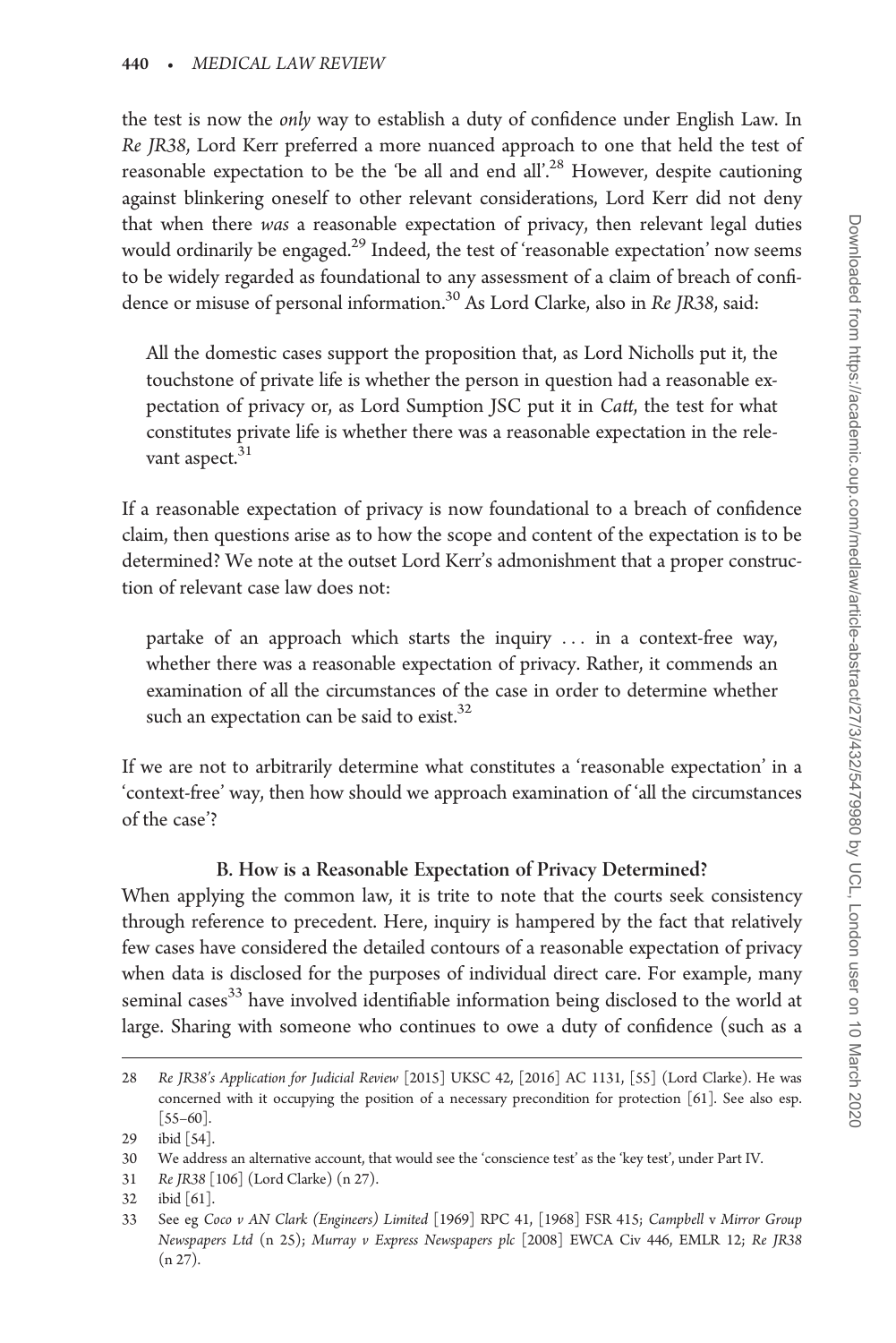health professional) will likely be treated differently from sharing with the world at large.<sup>34</sup> To identify circumstances material to the breadth of the duty owed in the healthcare context, we must look to existing case law and draw inferences where we can.

We might approach such examination in two fundamentally different ways: they might be summarised as attempts to describe the boundaries of a reasonable expectation of privacy from the inside out or the outside in. That is to say, one could attempt to identify circumstances relevant to (self-limiting) the breadth of the duty (an internal approach), or identify other external considerations relevant to limiting the duty (an external approach), eg existence of an overriding public interest in the circumstances.35 In fact, as we will see, in order to complete our picture, we will have to do both. We start with the internal approach and describe considerations relevant to whether the concept of reasonable expectation of privacy is, or is not, engaged. Even taking this approach, it is clear that it is possible for the test of reasonable expectation of privacy to be failed: there will be circumstances in which there is no reasonable expectation of privacy. We unpack the critical viewpoint privileged by law in the following way.

First, we will consider the *perspective* that the courts consider relevant: from whose perspective is the reasonableness of an expectation of privacy to be assessed? A restricted answer will determine the breadth of any obligation owed. Second, we begin to consider the features of circumstance considered material from that perspective. We note that some of these features, such as non-triviality, may also operate as selflimiting (internal) constraints on the extent of any duty owed.<sup>36</sup> In addition, we recognise the significance of the underlying values considered to be at stake by the courts. In this respect, there has been some development in the law over the past 20 years.

In part III of the article, we continue this consideration by widening our lens. Here we look at the impact of the ECHR and the Human Rights Act 1998 on the structure of relevant legal argument and, importantly, on the values that the law seeks to protect. The structure of argument set up by the ECHR underlines the importance of the distinction between an internal and external limit on the breadth of the duty of confidence. The distinction is important because whether the duty of confidence is limited

<sup>34</sup> In W v Egdell [1989] Ch 359, [1990] 2 WLR 471 sharing a medical report with 'the responsible authorities' was viewed differently to selling it to a newspaper, p 419 (Bingham LJ). See also Initial Services v Putterill [1968] 1 QB 396, [1967] 3 All ER 145, a149.

<sup>35</sup> The distinction anticipates the structure of argument under art 8, introduced in part III of this article. In practice it is not always easy to place specific considerations in a category. For example, the 'inequity rule' articulated in Gartside v Outram [1857] LJ Ch 113, started as an internal principle limiting the breadth of a duty owed, but there has been a move (traceable at least to Initial Services v Putterill, ibid) toward assessing the public interest defence in disclosure as an overriding consideration (See K Koomen, 'Breach of Confidence and the Public Interest Defence: Is it in the Public Interest?' (1994) 10 QUT L Rev 56). As we will see though, the distinction is now crucial to an understanding of the tests to be applied to limit privacy protection under human rights law.

<sup>36</sup> Although, in the case of non-triviality, there is a suggestion that one might assess whether an intrusion meets 'a certain level of seriousness' independent of whether there is a reasonable expectation of privacy (see R (Wood) v Commissioner of Police of the Metropolis (n 26), [22] (Laws LJ)) nothing turns, for the sake of our analysis, on whether triviality is separated assessed or folded into the broad question posed in Murray. In either case one may demonstrate internal limits to the scope of any duty owed.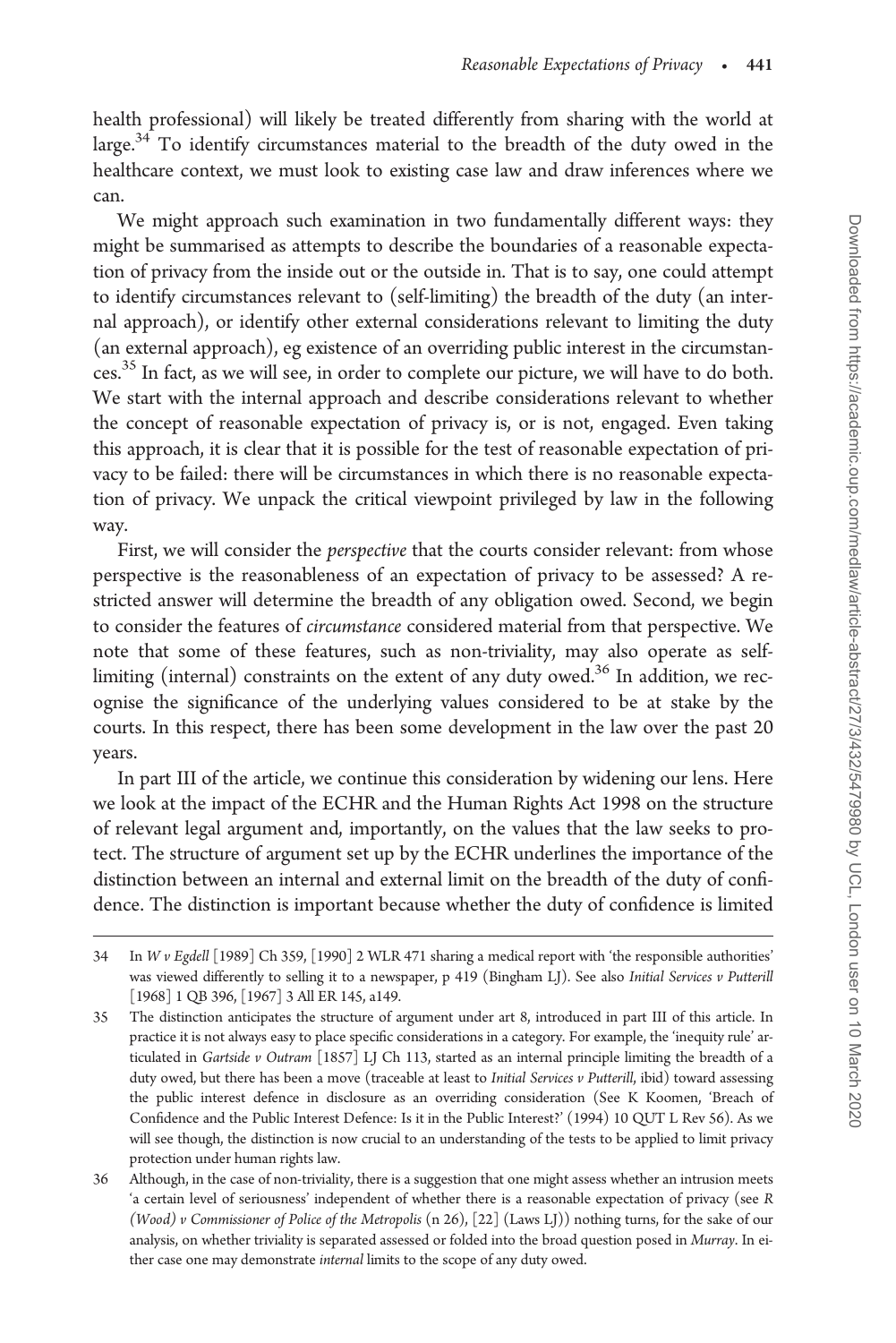by the internal reach of a reasonable expectation, or external factors outweighing any prima facie duty in the circumstances, determines the requirements to be met by any seeking to loosen the restraining effect of the law.

#### 1. Perspective

The courts could approach the question of reasonable expectation from at least three different perspectives. First, they could consider it from the perspective of the person receiving the information. This is the perspective implied by Lord Nicholls in Campbell v Mirror Group Newspapers Ltd: 'Now the law imposes a "duty of confidence" whenever a person receives information he knows or ought to know is fairly and reasonably to be regarded as confidential'.<sup>37</sup>

Secondly, the perspective could be that of an objective third party learning of the disclosure, eg a reader of a revealing newspaper story. Lord Hope, again in Campbell, suggested this to have been the perspective adopted by the Court of Appeal in the same case. He was critical. In his opinion, '[t]he mind that has to be examined is that, not of the reader in general, but of the person who is affected by the publicity'.<sup>38</sup>

This then takes us to the third alternative: the courts could consider the perspective of a reasonable person who was in the position of the person whose information is being revealed. This is clearly Lord Hope's view. The relevant question is 'what a reasonable person of ordinary sensibilities would feel if she was placed in the same position as the claimant'. $39$ 

It is important to underline that this is not a subjective view. It is not determinative whether a particular individual does, or does not, consider disclosure of information to be consistent with his or her reasonable expectation of privacy. The law 'is not intended for the protection of the unduly sensitive'.<sup>40</sup> From this perspective, reasonable expectations are to be assessed objectively from the perspective of the person claiming the breach but taking individual circumstances into account.

Historically, it was the perspective of the recipient of the information that was considered most important.<sup>41</sup> However, across the past 20 years or so the importance of personal autonomy has been 'more and more widely recognised' by the courts.<sup>42</sup> If it is self-determination that is at stake, then one might expect it to be from the patient's perspective that a potential infringement is to be assessed. In cases since Campbell,

<sup>37</sup> Campbell v Mirror Group Newspapers Ltd (n 25), [14].

<sup>38</sup> ibid [99] (Lord Hope).

<sup>39</sup> ibid [99] (Lord Hope of Craighead).

<sup>40</sup> ibid [94] (Lord Hope).

<sup>41</sup> In the classic case of Coco v AN Clark (Engineers) Limited  $(n 32)$ , 421, Megarry J opines that 'it may be that the hard-worked creature, the reasonable man, may be pressed into service once more for I do not see why he should not labour in equity as well as at law. It seems to me that if the circumstances are such that any reasonable man standing in the shoes of the recipient of the information would have realised that upon reasonable grounds the information was given to him in confidence, then this should suffice to impose upon him the equitable obligation of confidence'. See also comments in R v Department of Health, ex parte Source Informatics (No 1) [1999] EWCA Civ 3011, [2001] FSR 8, [31] (Simon Brown LJ) discussed further in part IV of this article.

<sup>42</sup> Montgomery v Lanarkshire Health Board (Scotland) [2015] UKSC 11, WLR 768, [68]. See also Campbell v Mirror Group Newspapers Ltd (n 25) esp [50]–[51], [134]; R (Wood) v Commissioner of Police of the Metropolis (n 26), [20–23]; R (Catt) v Association of Chief Police Officers of England, Wales and Northern Ireland (Equality and Human Rights Commission Intervening) [2015] UKSC 9, WLR 664, [4].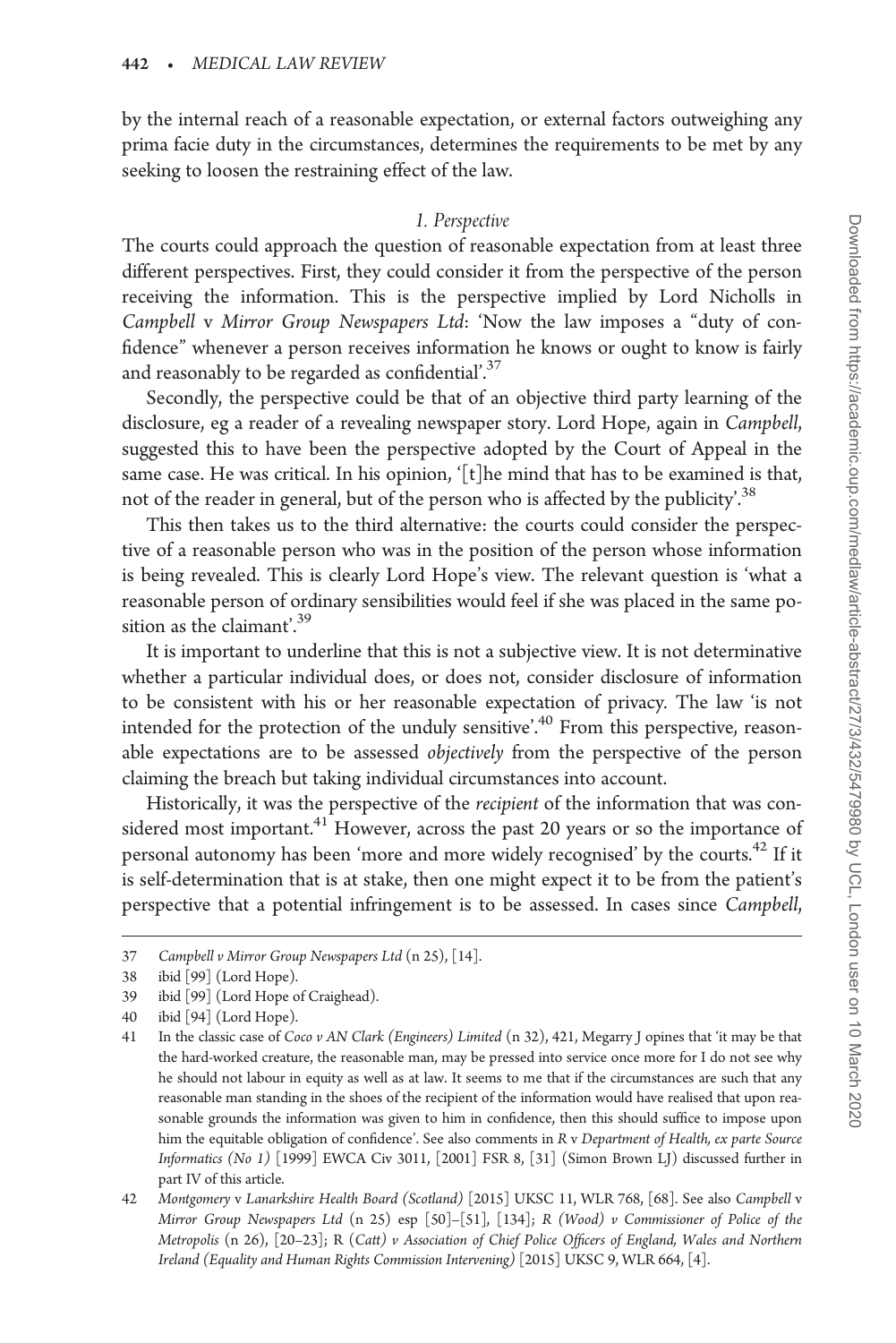the courts have indeed focused on whether in respect of the disclosed facts, the person in question had a reasonable expectation of privacy in the circumstances.<sup>43</sup> Whether there was a reasonable expectation of privacy is to be judged from the perspective of a person of ordinary sensibilities placed in the position of the person to whom the information relates.

# 2. Material Contextual Considerations

This leads us to the second consideration, what are the various features of circumstance that will be taken into account? What will inform the view of the reasonable person? On this, the courts have taken an inclusive approach. In Murray v Express Newspapers, Sir Anthony Clarke MR opined that,

the question whether there is a reasonable expectation of privacy is a broad one, which takes account of all the circumstances of the case. They include the attributes of the claimant, the nature of the activity in which the claimant was engaged, the place at which it was happening, the nature and purpose of the intrusion, the absence of consent and whether it was known or could be inferred, the effect on the claimant and the circumstances in which and the purposes for which the information came into the hands of the publisher.<sup>44</sup>

In taking this broad approach, the courts are clearly signalling an unwillingness to focus exclusively on any single contextual feature or the opinion of the individual alleging the breach. All must be taken together to determine the reasonableness of an expectation in the circumstances. There are, however, a number of things that case law indicates will be considered relevant. Here we briefly consider just three. Each is significant to later argument.

# 3. Triviality

The courts have long indicated that law will not intervene unless the circumstances are of sufficient gravity. Historically, it was said that 'equity ought not to be invoked merely to protect trivial tittle-tattle, however confidential'.45 More recently the courts have continued to recognise that 'interference with private life had to be of some seriousness'46 to fall within the ambit of legal protection. The triviality of information, and its insignificance in the circumstances, will thus operate as an (internal) limit on the breadth of a duty.<sup>47</sup>

<sup>43</sup> See eg Murray v Express Newspapers plc (n 32), esp [24], [31], [35]; R (Wood) v Commissioner of Police of the Metropolis (n 26); R (Catt) v Association of Chief Police Officers of England, ibid; Re JR38 (n 27).

<sup>44</sup> Murray v Express Newspapers plc (n 32) [36].

<sup>45</sup> Coco v A N Clark (Engineers) Limited (n 32) 421.

<sup>46</sup> McKennit v Ash [2006] EWCA Civ 1714, [2008] QB 73, [12].

<sup>47</sup> Whether that operates as a limiting feature independent of the test of reasonable expectations  $(R (Wood) v)$ Commissioner of Police of the Metropolis (n 26) [22], [23] (Laws LJ)) or as part of it (R (on the application of  $W, X, Y$  and  $Z$ ) (n 1) [34–35]) does not affect our argument.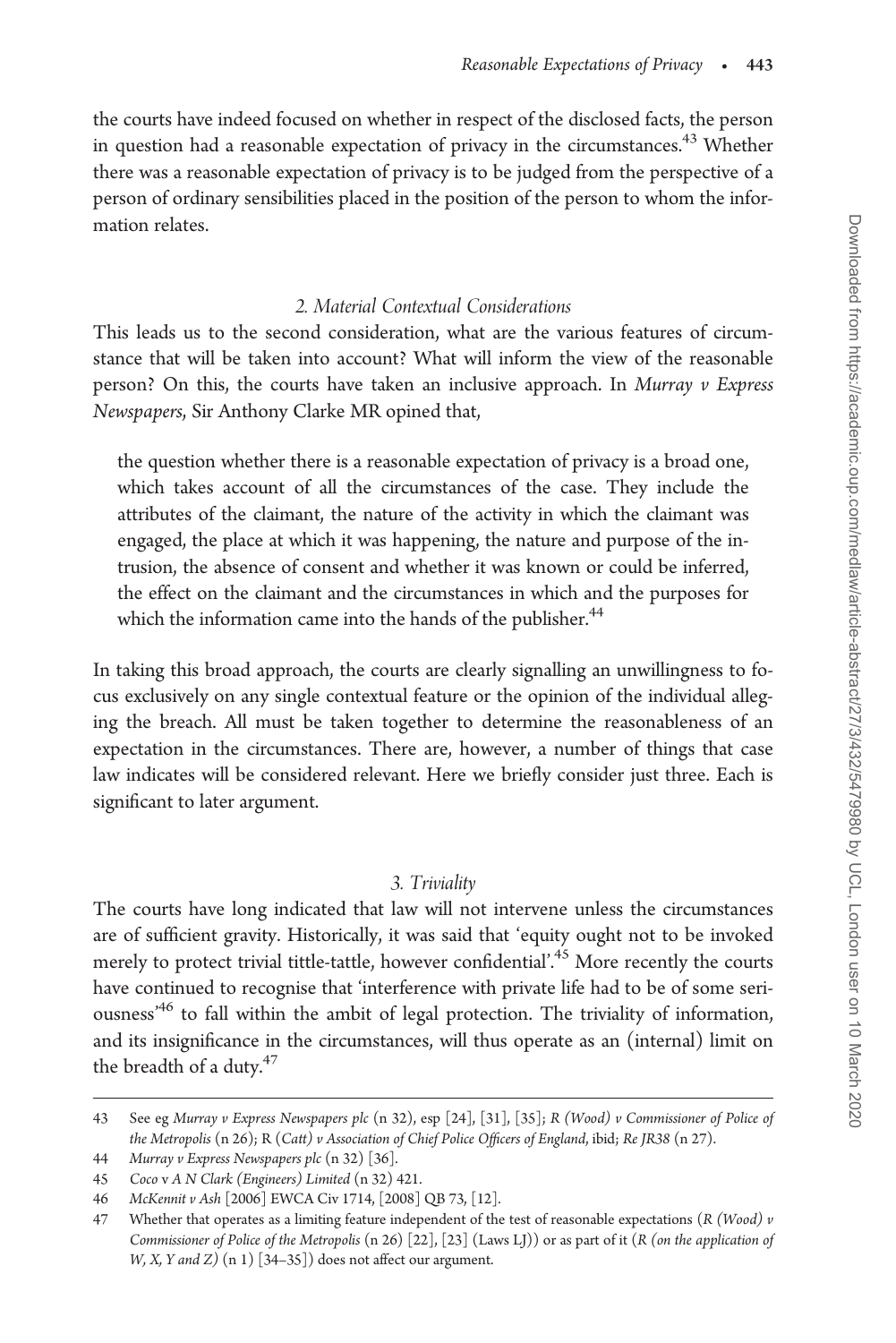## 4. Patient Information

In Campbell v Mirror Group Newspapers Ltd, Baroness Hale noted that information relating to an individual's health is to be considered 'obviously private'.<sup>48</sup> However, she also said,

Not every statement about a person's health will carry the badge of confidentiality or risk doing harm to that person's physical or moral integrity. The privacy interest in the fact that a public figure has a cold or broken leg is unlikely to be strong enough to justify restricting the press's freedom to report it. What harm could it possibly do?<sup>49</sup>

In the context of information obtained or generated within the context of a health care system, *i.e. patient* information, the courts have recognised that potential harm, even where the information itself is relatively trivial, may be to public trust in the confidentiality of the healthcare system. Baroness Hale favourably cited the European Court of Human Rights in  $Z \nu$  Finland (1997),

Respecting the confidentiality of health data is a vital principle in the legal systems of all the Contracting Parties to the Convention. It is crucial not only to respect the sense of privacy of a patient but also to preserve his or her confidence in the medical profession and in the health services in general.<sup>50</sup>

Thus, a healthcare context may positively contribute to the gravity of the circumstance: potentially protecting patient information where the health information in question might otherwise be considered too trivial to protect.

## 5. Absence of Consent

In the case of Hunter v Mann, Boreham J considered whether a doctor owed an obligation of confidence to his or her patients and concluded:

[I]n common with other professional men ... the doctor is under a duty not to disclose [voluntarily], without the consent of his patient, information which he, the doctor, has gained in his professional capacity.<sup>51</sup>

While this is consistent with the standard account, there have been legal developments since Hunter v Mann was reported in 1974. While the case of Murray did not involve patient information, it is pertinent to note that in the list of considerations set out by the court (see above) an absence of consent (either known or inferred) was recognised only to be one of a number of relevant considerations. Absence of consent was not suggested to be determinative.

<sup>48</sup> Campbell v Mirror Group Newspapers Ltd (n 25) [136].

<sup>49</sup> ibid [157].

<sup>50</sup> ibid [145]. See also Z v Finland (1998) 25 EHRR 371, [1997] ECHR 10, [95]; MS v Sweden 20837/92, [1999] 28 EHRR 313, 3 BHRC 248, [41].

<sup>51</sup> Hunter v Mann [1974] QB 767, [1974] 2 WLR 742, 772.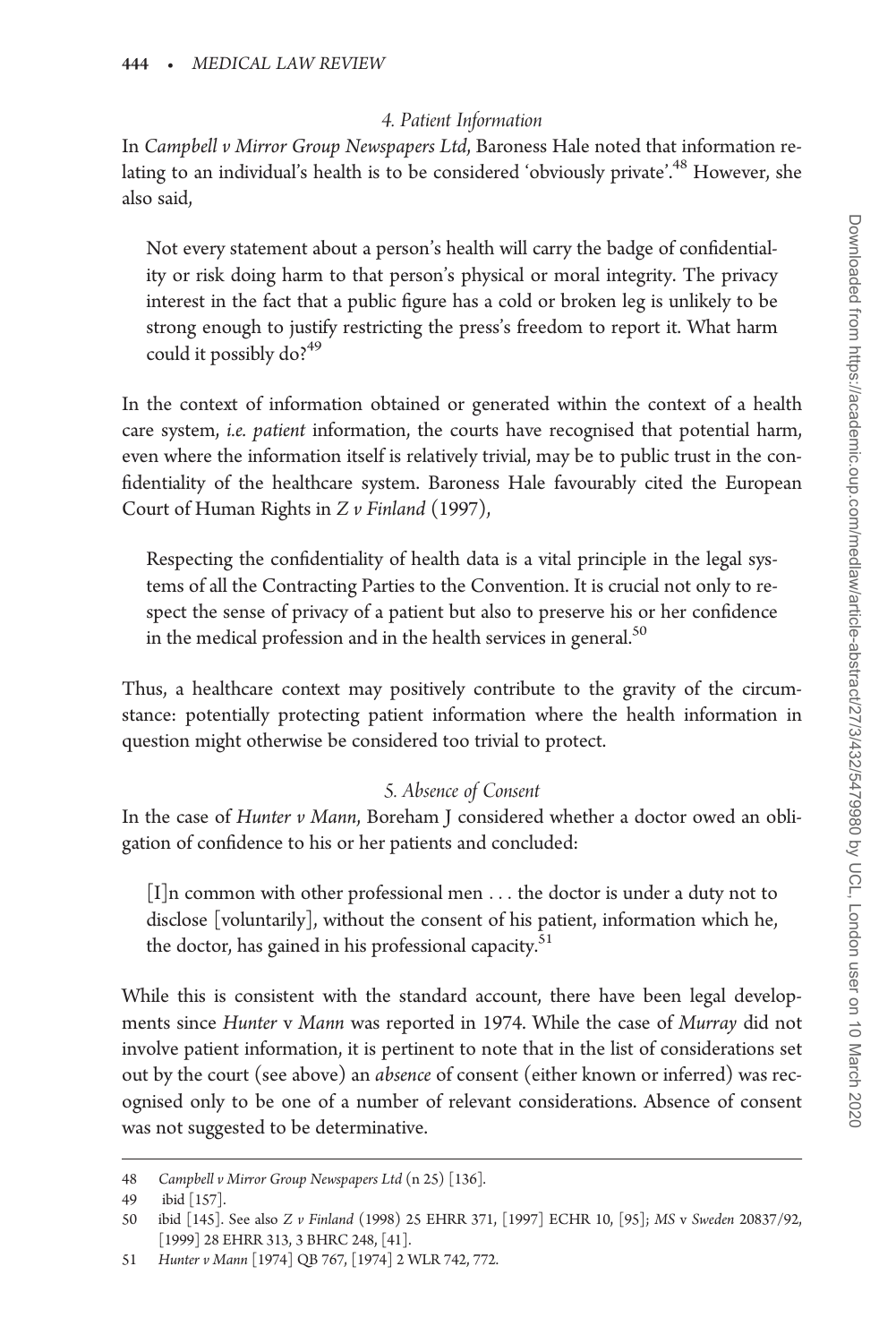In order to consider whether disclosure of (non-trivial) patient information for individual direct care purposes,  $52$  absent patient consent, will constitute a breach of confidence we must bring our examination of relevant case law up to date and slightly widen our lens: placing an action for breach of confidence in a broader contemporary legal landscape.

# IV. PART III—REASONABLE EXPECTATION OF PRIVACY, HUMAN RIGHTS, AND HEALTH DATA

# A. Reasonable Expectation, Privacy, and Public Benefit

Development of the protection of privacy under English law was spurred by the enactment of the Human Rights Act 1998.<sup>53</sup> As a result, for at least the past 20 years, the development of the common law has been in harmony with Articles 8 and 10 of the ECHR. As far back as 2004, Lord Nicholls said in Campbell that the 'time has come to recognise that the values enshrined in articles 8 and 10 are now part of the cause of action for breach of confidence'.<sup>54</sup> Since then, the courts have adopted the two-part structure of Article 8 when considering actions for breach of confidence:

Article  $8(1)$  recognises the need to respect private and family life. Article  $8(2)$ recognises there are occasions when intrusion into private and family life may be justified. One of these is where the intrusion is necessary for the protection of the rights and freedoms of others. Article 10 (1) recognises the importance of freedom of expression.<sup>55</sup>

# 1. Internal (engaged) and External (outweighed)

The approach taken by English courts is thus now parallel to the approach taken by the European Court of Human Rights (ECtHR) when considering Article 8 of the ECHR. As the Court of Appeal put it in Murray,

In deciding whether there is in principle an invasion of privacy, it is important to distinguish between that question, which seems to us to be the question often described as whether article 8 is engaged, and the subsequent question whether, if it is, the individual's rights are nevertheless not infringed because of the combined effect of article  $8(2)$  and 10 [the right to freedom of expression].<sup>56</sup>

In the case of  $W$ ,  $X$ ,  $Y$  and  $Z$  the same point was made by the Court using the language of 'reasonable expectation' and 'public benefit':

<sup>52</sup> Note that, even in Hunter v Mann the disclosure in question was not to another healthcare professional for the purposes of an individual's care. The disclosure was to the police in relation to investigation of a road traffic accident.

<sup>53</sup> Campbell v Mirror Group Newspapers Ltd (n 25) [11] (Lord Nicholls).

<sup>54</sup> ibid [17] (Lord Nicholls).

<sup>55</sup> ibid [20] (Lord Nicholls).

<sup>56</sup> Murray v Express Newspapers plc (n 32) [24].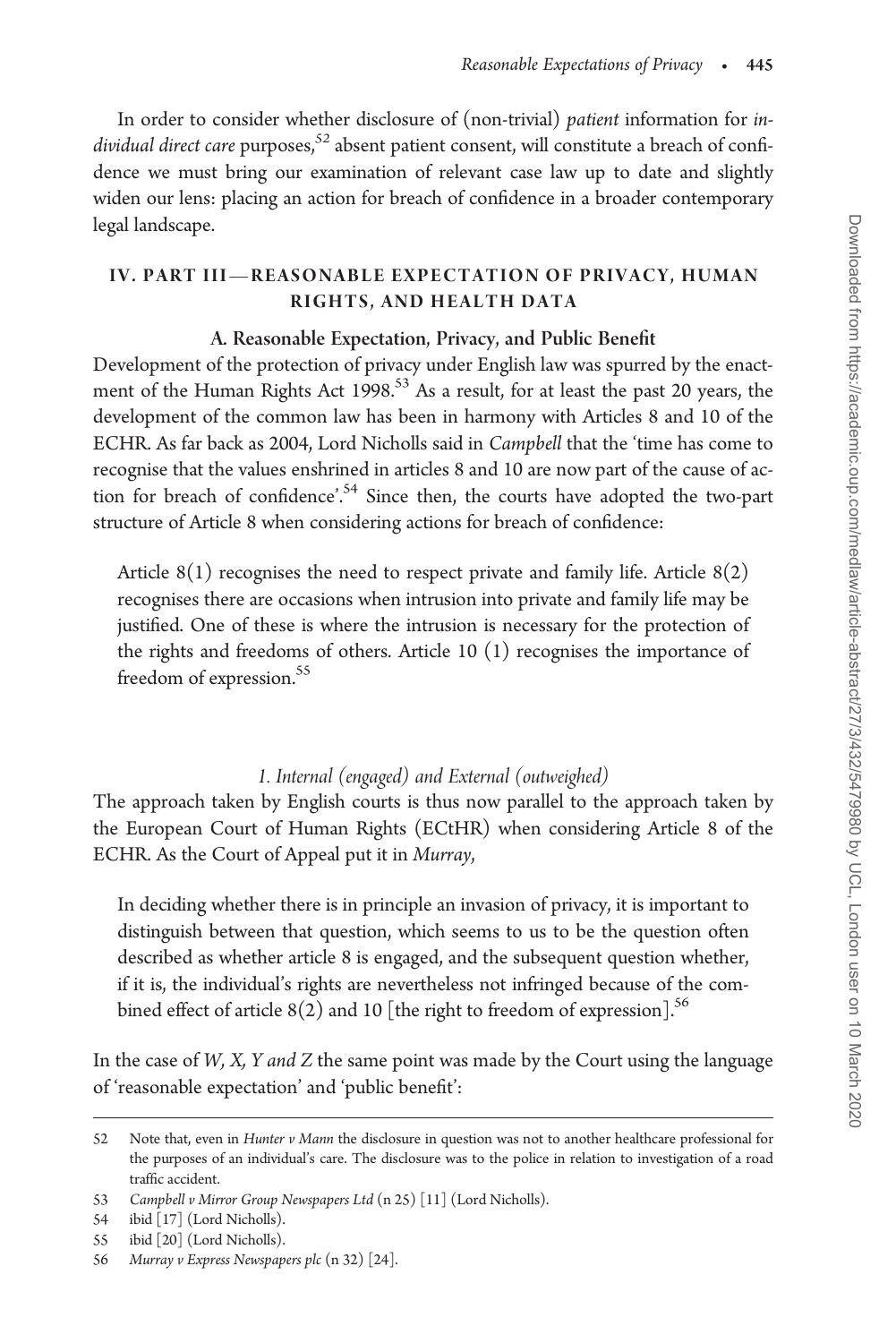It is common ground that the test ... involves two questions. The first is whether the claimants have a reasonable expectation of privacy in relation to the Information. This question is judged objectively by reference to the reasonable person of ordinary sensibilities. If they do have a reasonable expectation of privacy, the second question is whether there has been a breach of their rights to privacy and confidentiality. This requires a balancing exercise of weighing the public benefit that would be attained by the transmission of the Information against the harm that would result from the interference with the rights. $57$ 

There is then a connection between whether Article  $8(1)$  is engaged and whether there is a reasonable expectation of privacy. Any (self-)limiting characteristic relevant to engagement of Article  $8(1)$  will contribute to determining (internal) limits to a reasonable expectation of privacy. Whether any reasonable expectation of privacy is outweighed in the circumstances by an overriding (external) consideration will, similarly, be determined by the logic of Article 8(2).

2. Personal Autonomy and Dignity: Internal Limits to Scope and Content In Campbell v MGN, Lord Hoffmann noted the law's:

new approach takes a different view of the underlying value which the law protects. Instead of the cause of action being based upon the duty of good faith applicable to confidential information and trade secrets alike, it focuses upon the protection of human autonomy and dignity – the right to control the dissemination of information about one's private life and the right to the esteem and respect of other people.<sup>58</sup>

In Re JR38, Lord Toulson remarked,

In considering whether, in a particular set of circumstances, a person had a reasonable expectation of privacy (or legitimate expectation of protection), it is necessary to focus on both the circumstances and on the underlying value or collection of values which article 8 is designed to protect.<sup>59</sup>

This recognises that as the values enshrined in Articles 8 and 10 are now incorporated into the cause of action for breach of confidence, the values themselves will inform identification of circumstances material to whether a person has a reasonable expectation of privacy. As Lord Sumption put it in  $R$  (Catt)  $\nu$  ACPO,

Given the expanded concept of private life in the jurisprudence of the Convention, the test ... must extend to every occasion on which a person has a

<sup>57</sup> R (on the application of W, X, Y and Z)  $(n 1)$  [26].

<sup>58</sup> Campbell v Mirror Group Newspapers Ltd (n 25) [51]. See also Douglas v Hello [2001] QB 967, [126], [2001] 2 WLR 992 (Sedley LJ).

<sup>59</sup> Re JR38 (n 27) [97] (Lord Toulson).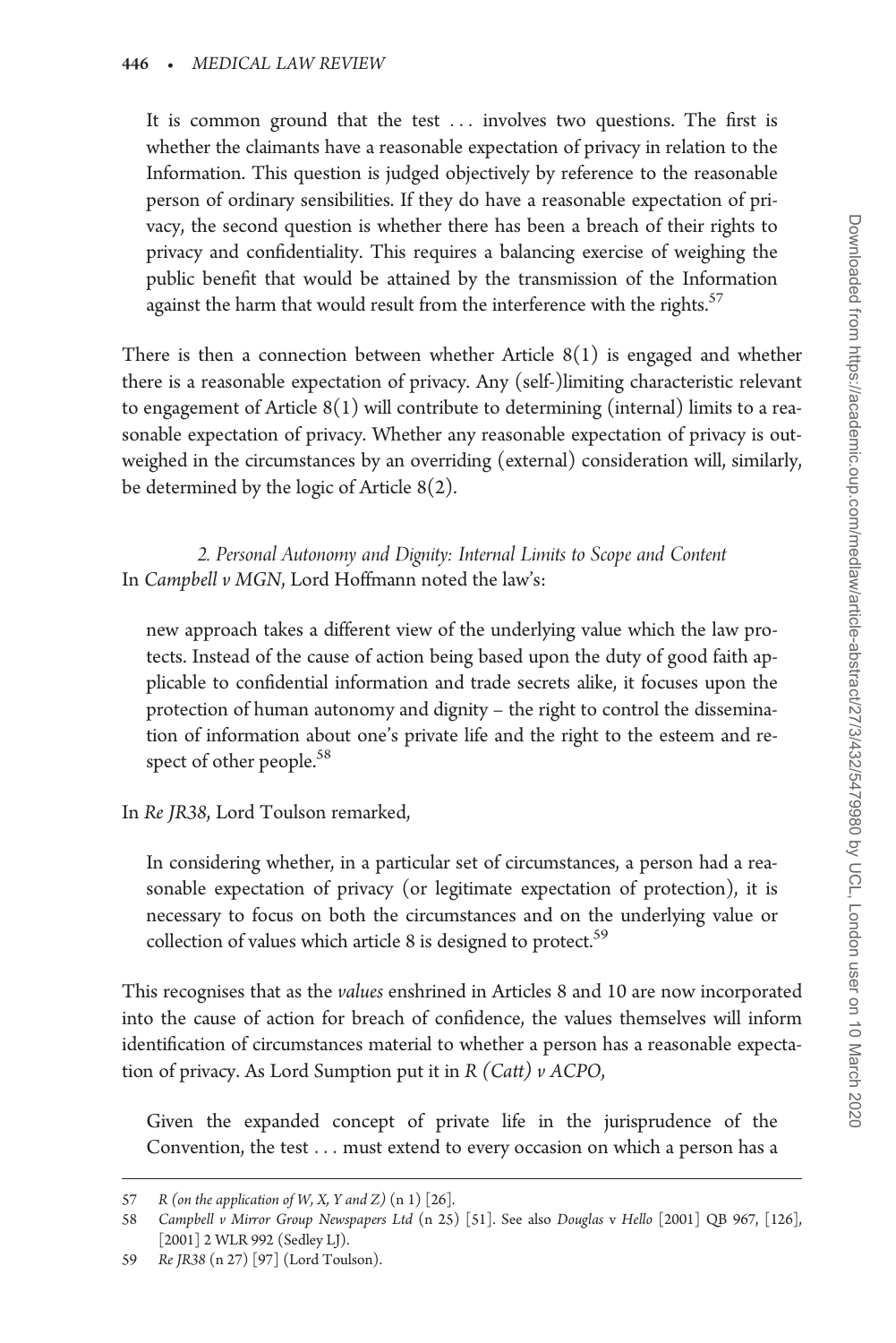reasonable expectation that there will be no interference with the broader right of personal autonomy recognised in the case law of the Strasbourg court.<sup>60</sup>

There is a parallel implication: that the law might not run into areas where the broader right of personal autonomy is respected and not infringed. Respect for autonomy and human dignity may operate as an internal limit to the scope and content of a reasonable expectation of privacy.<sup>61</sup> In fact, this approach might account for the way the Court of Appeal dealt with the question of a reasonable expectation of privacy in relation to health data in W, X, Y and Z. Arguably this approach deviates from the standard account and Hunter v Mann: so long as human (informational) autonomy and dignity is appropriately respected, consent to disclosure may not always be required. $62$ 

# B. R (on the application of W, X, Y and Z) v Secretary of State for Health and Home Office [2015]

In W, X, Y and Z, specified limited patient information was passed by NHS Trusts to the Secretary of State for Health and then to the Home Office for the purposes of imposing immigration sanctions applicable in case of certain debts being owed to the NHS. The information contained name, gender, and date of birth of the patient and, where known, gender, current address, nationality, and travel document number with expiry date. Details about the amount and date of the debt, and the NHS trust to which it was owed, were also included.

At first instance, Mr Justice Silber considered the data to fall 'at the least intrusive end of the spectrum of medical information<sup>63</sup> as it contained no details of illness, medical history, treatment or prognosis decided. For this reason, and due principally to the lack of clinical information contained, he decided the information did not reach the threshold of private or confidential.<sup>64</sup> The Court of Appeal (CoA) disagreed with this approach. The CoA found that only if the information were, in privacy terms,

<sup>60</sup> R (Catt) v Association of Chief Police Officers of England, Wales and Northern Ireland (Equality and Human Rights Commission Intervening) (n 41) [91].

<sup>61</sup> This is consistent with Lord Hope's (Deputy President of the Supreme Court) comment that where 'a person knowingly or intentionally involves himself in activities which may be recorded or reported in public, in circumstances where he does not have a reasonable expectation of privacy' art 8 is not engaged (Kinloch v HM Advocate (Scotland) [2012] UKSC 62, [19], [2013] 2 WLR 141).

<sup>62</sup> Extensive consideration of the relationship between autonomy, human dignity and privacy must sit outside the scope of this article but we briefly reflect here that there is a conception of (informational) privacy that would insist on particular 'norms of exclusivity' being respected (See M Taylor, Genetic Data and the Law (CUP 2012) 14–26). Interference with such norms would be a failure to respect a reasonable expectation of a private life. While norms must expect some kind of control to be exerted over information flows, that control need not necessarily be exerted by the subject of the intrusion. (A peeping tom may infringe privacy even when the subject of their gaze is sleeping and has no prospect of control.) In recognising a respect for autonomy and human dignity as values protected by art 8, the courts are recognising the law to be capable of upholding both normative expectations of individual self-determination and respect for norms of exclusivity where an individual has no prospect of control (but a failure to respect the norm would be a failure to respect human dignity).

<sup>63</sup> R (on the application of W, X, Y and Z) v Secretary of State for Health and Secretary of State for the Home Department [2014] EWHC 1532 (Admin) [45].

<sup>64</sup> ibid [46], [47].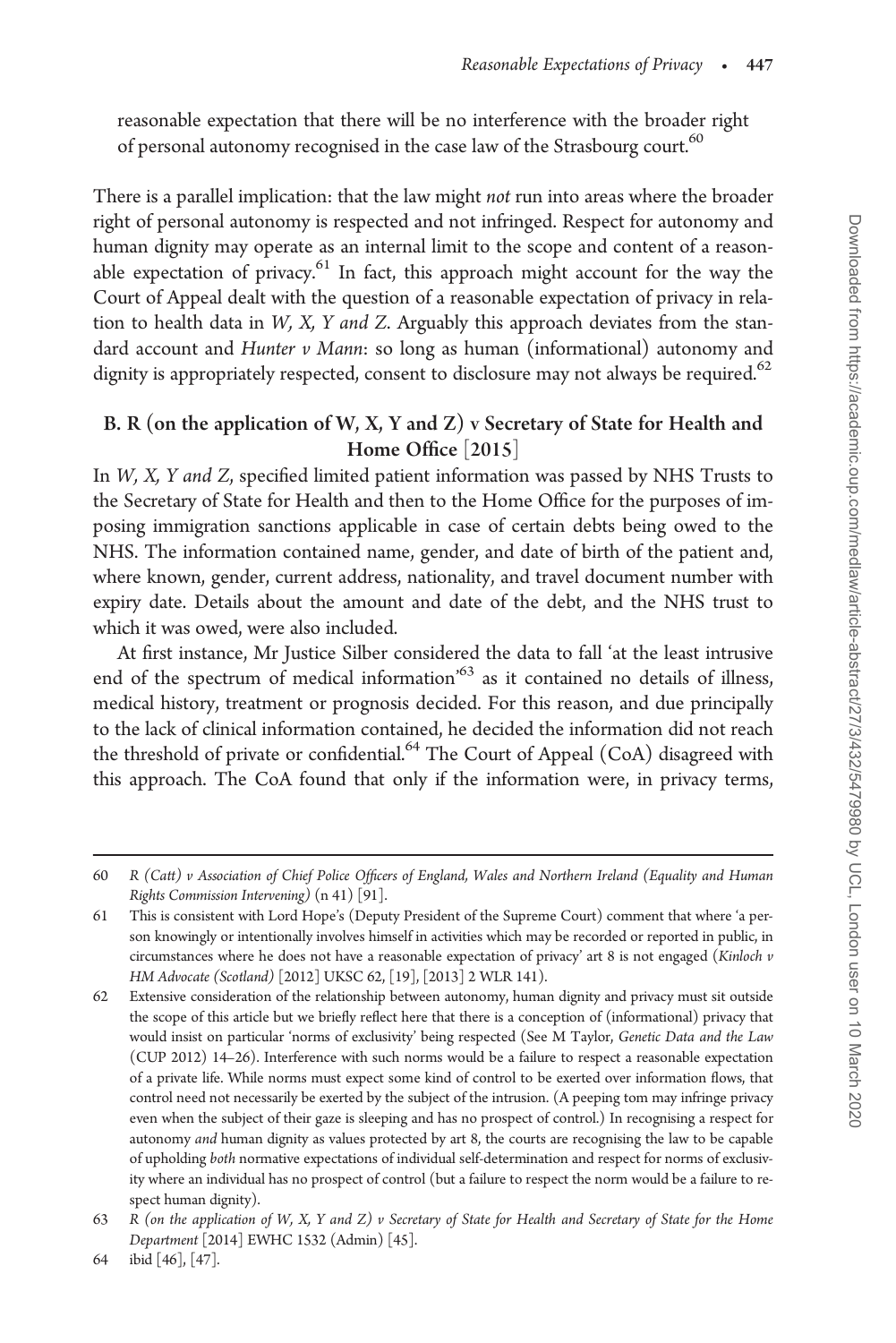'entirely trivial' would it be outside the scope of protection. In the instant case it was not considered to be entirely trivial, in particular because the data in question:

reveals information of substance about the health of the data subjects, namely that they were unwell to the extent that they had to seek medical care at a particular point in time from one or more NHS bodies. [...] [T]hat the data also includes charging information, which in itself reveals whether the treatment was relatively fleeting or extensive, only reinforces the conclusion that the Information is inherently private in nature.65 (emphasis added)

Thus, the Court's approach was to consider any identifiable patient data, held by a doctor or a hospital medical data, to attract a reasonable expectation of privacy. Where data holds information relating to an individual's health, even if toward the least intrusive end of the spectrum, it will ordinarily attract a duty of confidence.

The Court cited favourably professional guidance that indicates, in the medical context, sharing any information that is capable of identifying a patient is sharing confidential patient information:

In our view, all of these documents articulate the same approach to the issue of confidentiality: all identifiable patient data held by a doctor or a hospital must be treated as confidential. The documents have been drafted in expansive terms so as to reflect the reasonable expectations of patients that all of their data will be treated as private and confidential. These publicly available documents inform the expectations of patients being treated in the NHS. They do not seek to distinguish between more or less sensitive categories of patient data.<sup>66</sup>

This is consistent with the ECtHR's approach which is to recognise the right to respect to private and family life to be an expansive one.<sup>67</sup> One might expect, consistent with this approach, that any disclosure of confidential information, even to parties who would themselves maintain confidentiality, would need to be authorised by a patient's consent or justified in accordance with the provisions of Article  $8(2)$ . That is to say, one would need to identify overriding external factors (such as 'freedom of expression') that justified interference as 'necessary in a democratic society', 'in accordance with the law', and in pursuit of a 'legitimate aim'. Indeed, this is the approach that the ECtHR took in MS  $\nu$  Sweden.<sup>68</sup>

<sup>65</sup> R (on the application of W, X, Y and Z)  $(n 1)$  [35].

<sup>66</sup> ibid [39].

<sup>67</sup> Von Hannover v Germany [2004] EMLR 21, (2005) 40 EHRR 1.

<sup>68</sup> An individual's health records had been supplied by a clinic to the Swedish Social Insurance Office, without her consultation, to investigate a claim made for statutory compensation. The disclosure was considered to be an interference with the applicant's right to respect for private life guaranteed by art 8(1). The Court then went on to consider whether the interference was justified under  $8(2)$ . MS v Sweden (1999) 28 EHRR 313.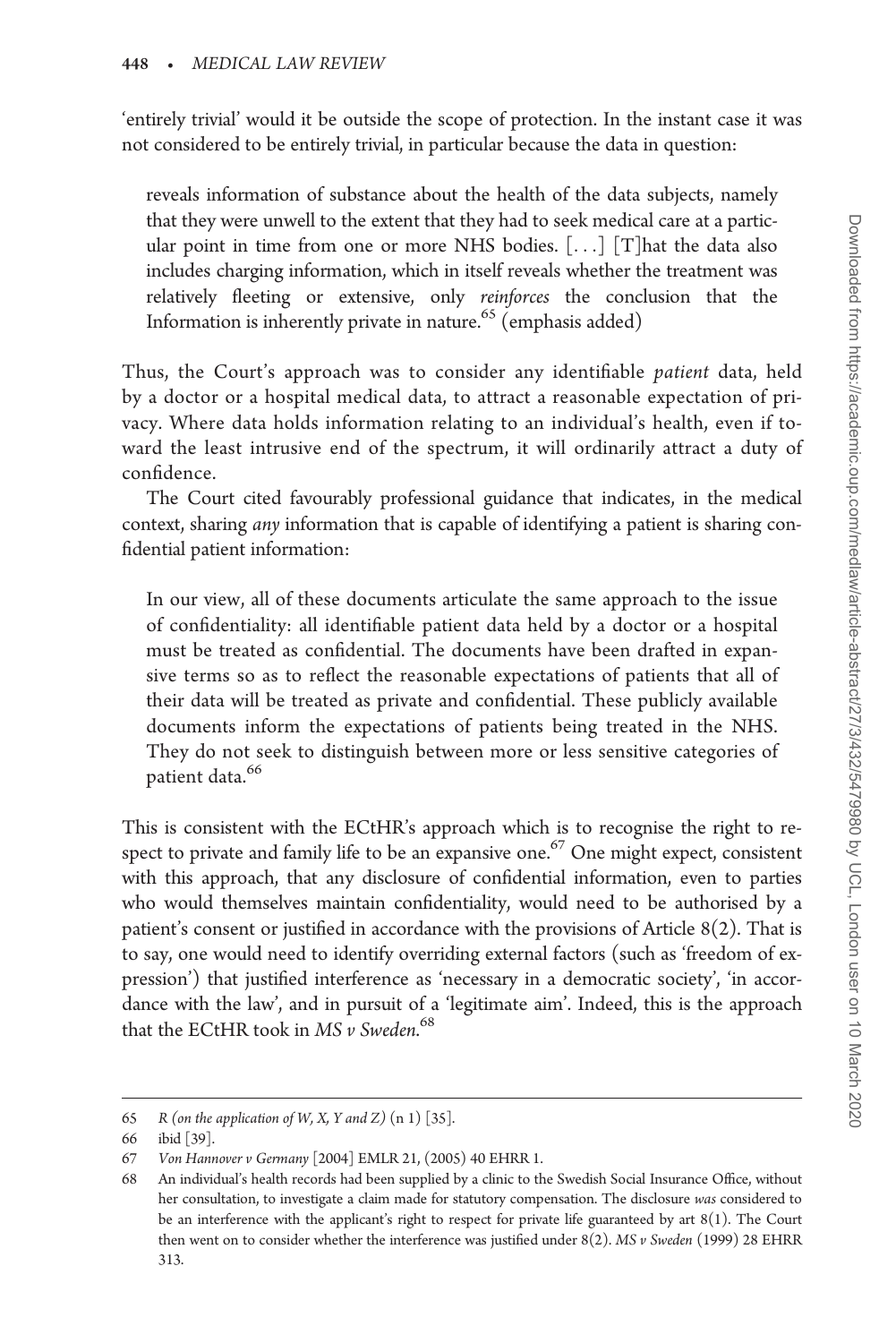However, crucially, this was not the approach taken by the Court of Appeal in W, X, Y and Z. Despite the fact that there was no argument that the patients had given consent to the disclosure, $69$  the Court did not consider it necessary to determine whether a breach of confidence was justifiable in the circumstances (according to external considerations and the requirements of Article  $8(2)$ ). At least, not where the patients' reasonable expectations had been adjusted in the relevant aspect: here the finding was that Article 8 was not even engaged.<sup>70</sup> Even though it was accepted that the information would ordinarily be regarded as 'obviously private' the Court took into account all the circumstances of the case, not just the absence of consent, and did not consider there to be a reasonable expectation of privacy in the relevant aspect: the disclosure to the Secretary of State for Health and the Home Office.

In particular, the Court considered significant that it was good practice for individuals to be notified of the disclosure and they were understood to have a choice as to whether to 'accept the terms on which [treatment] was offered'.<sup>71</sup> The Court reassured that the basic principle of patient confidentiality remained intact:

The present case is concerned with a particular regime under which patients are usually informed that the limited details contained in the Information [nonclinical information relating to non-resident patients] may be disclosed to a limited class of persons for a particular reason connected with immigration control. It should not be seen as a Trojan horse which will lead to the dismantling of the principle that information about a person's health and medical treatment is inherently private and confidential.<sup>72</sup>

It appeared significant to the Court that the individuals could be understood to have accepted the disclosure: presumably consistent with respect for the values of human autonomy and dignity. The Court said:

[t]here may, however, be special circumstances where the position will be different. For example, the patient may have been admitted unconscious to the A&E Department of a hospital (for which no charges are made) and have been transferred, still unconscious, to a hospital ward (where treatment does attract charges). There may also be emergency cases where the clinical staff cannot refuse treatment and where, in practice, the patient has no choice but to accept the terms on which it is offered. Furthermore, in some cases the patient may be vulnerable and/or unable to speak English. But in most cases where the best

72 ibid [46].

<sup>69</sup> The Guidance supporting delivery of the Charging Regulations was amended in 2014 to read 'whilst it is not necessary to seek the patient's consent before sharing their information with the Home Office, it is best practice – if possible and appropriate – to inform them that you have done so or are going to do so and why' R (on the application of W, X, Y and Z)  $\nu$  The Secretary of State for Health  $\nu$  The Secretary of State for the Home Department (n 1), [20].

<sup>70</sup> The Court did support a balancing exercise that would find, consistent with the requirements of art 8(2), in favour of disclosure in the circumstances in cases where art  $8(1)$  was engaged. See R (on the application of W, X, Y and Z) (n 1) [48-51].

<sup>71</sup> R (on the application of W, X, Y and Z)  $(n 1)$  [45].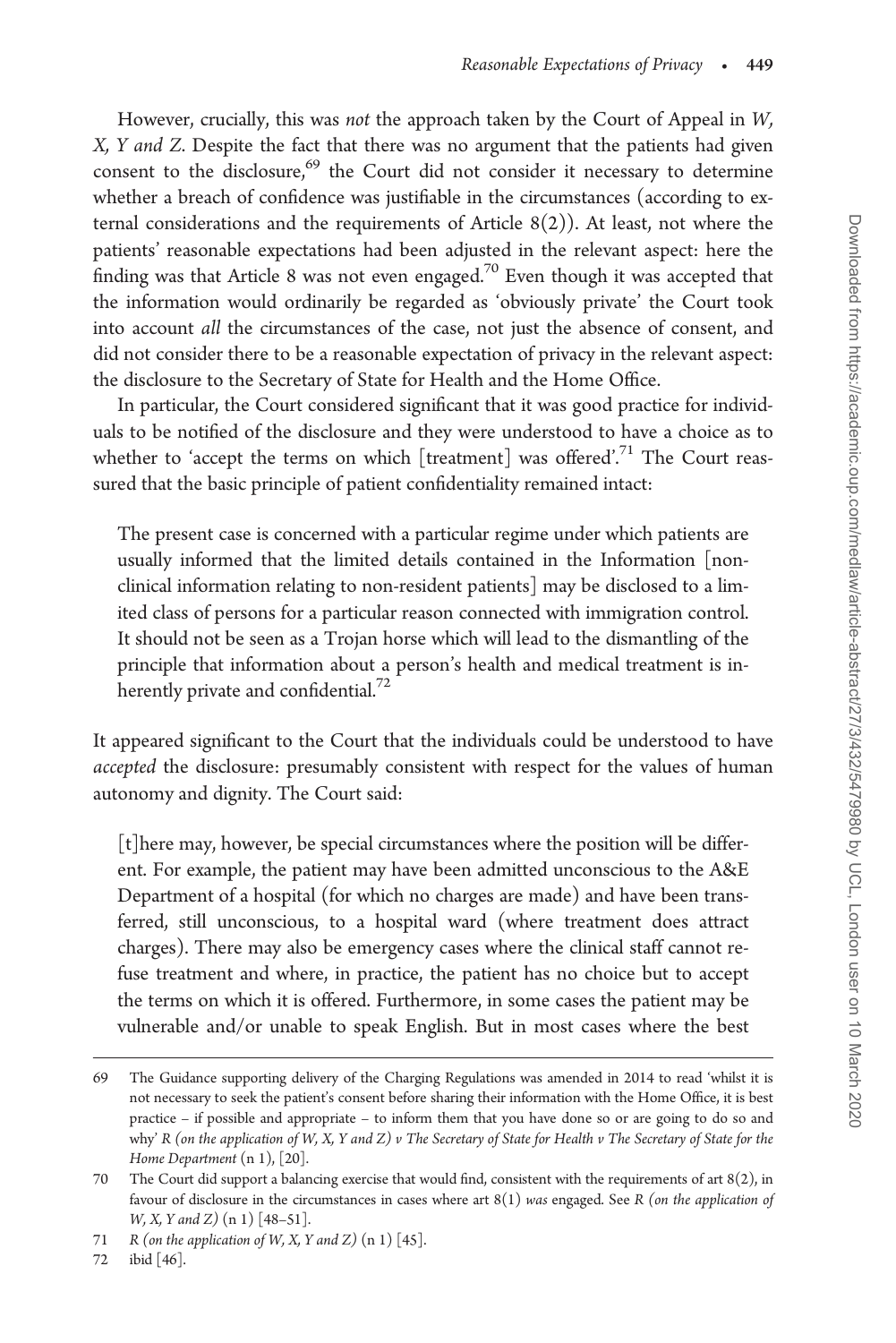practice [regarding notification] is followed, the patient will not have a reasonable expectation of privacy in the Information so far as the Secretary of State and the Home Office are concerned.<sup>73</sup>

This approach appears at variance with the standard account. There is no consent, no setting aside of the obligation of confidence by statutory authority, and no argument for an overriding public interest. This opens the door to an alternative account that holds, where the values of human autonomy and dignity are respected and in all the circumstances (taking into account what people are told and the opportunities they have to express a preference) there is no reasonable expectation of privacy in the relevant aspect, then confidential information may be disclosed without consent.

We suggest later that there may be some advantages associated with recognising this possibility. However, we raise the possibility with some hesitation for an important reason.

## 1. Trojan Horse

Like the Court of Appeal in  $W$ ,  $X$ ,  $Y$  and  $Z$ , we do not seek to advocate an approach that will dismantle the principle that information about a person's health and medical treatment is inherently private and confidential. It seems to us that the circumstances in which one could be confident that the use of confidential information is consistent with a respect for human autonomy and dignity are likely, minimally, to involve an individual having accessible opportunity to signal preferences in relation to uses they can freely choose to accept or reject: opt outs are available to those who wish to object. As acceptance may be more passive than consent, (in not requiring a positive signal of agreement,) appropriate demonstration of respect for autonomy and dignity might also usefully be supplemented by a requirement for additional indicators of conformity with an individual's preferences or interests. For example, a requirement that, in addition to acceptance, the use must be consistent with previous signalled consent and dissent in other contexts (eg consent to prior stages of care) and/or the use otherwise supports an individual's best interests and is consistent with respect for his or her autonomy and dignity (eg individual care).

For these reasons, we have some misgivings regarding the approach taken by the Court in the instant case, particularly as the use was not for individual care but for a secondary purpose. We note the relevant Guidance considered by the Court stated that:

whilst it is not necessary to seek the patient's consent before sharing their information with the Home Office, it is best practice—if possible and appropriate to inform them that you have done so or are going to do so and why.<sup>74</sup>

It does not seem clear, therefore, that each of the patients will have been notified, nor had accessible means to express a preference in relation to the use beyond individual

<sup>73</sup> ibid [45].

<sup>74</sup> ibid [20] (Briggs LJ).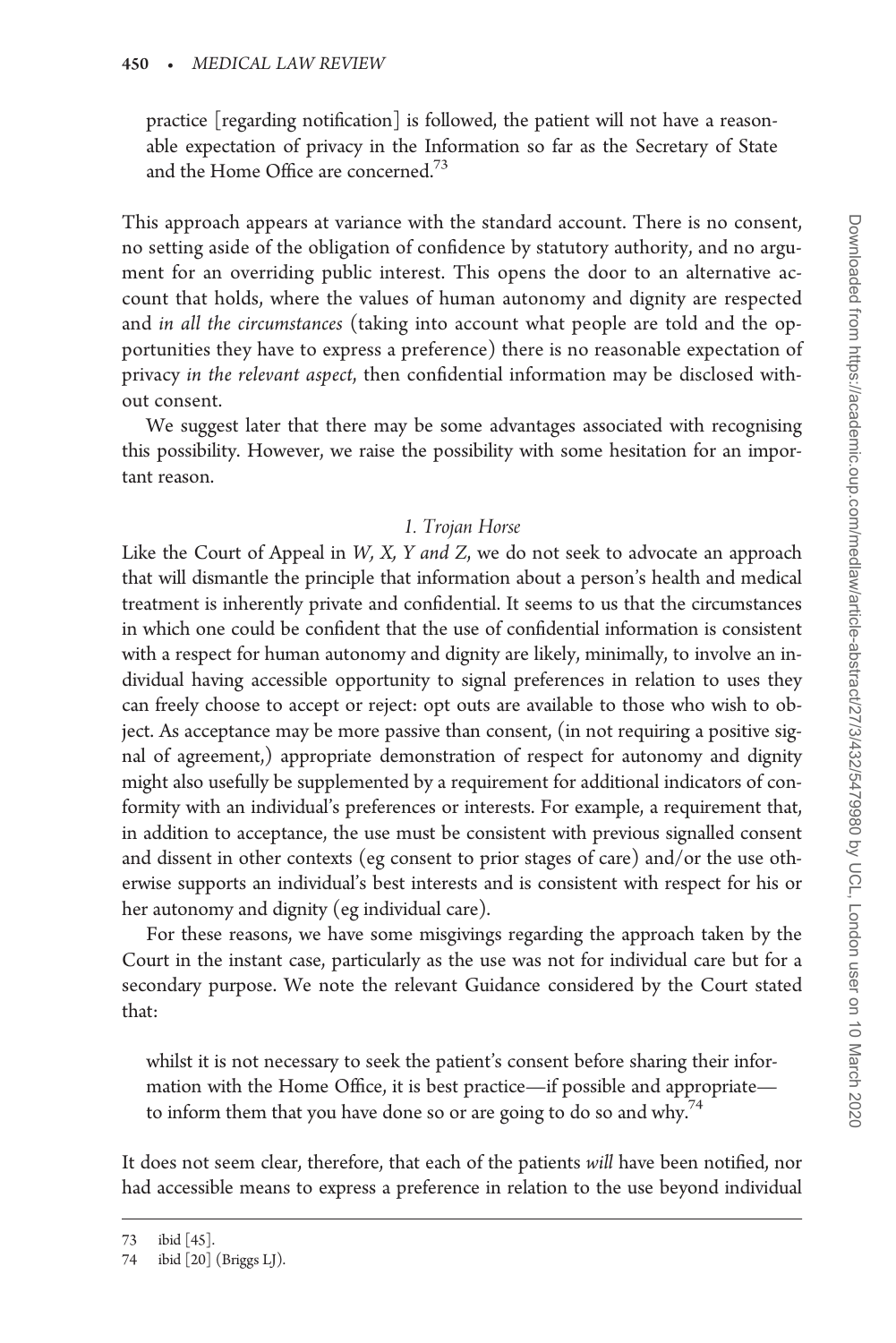care, nor that the use was freely accepted.<sup>75</sup> There was no argument that it was necessary for these individuals to recognise the use to be consistent with their own interests or their own preferences. In these circumstances, we suggest evidence of respect for human autonomy and dignity appears thin; and so the supposition that the sharing of the confidential patient information in the circumstances did not engage Article  $8(1)$ is poorly founded. It may have been more appropriate to consider whether there was a public interest in the disclosure under Article  $8(2)$ , rather than find the breadth of the duty of confidence narrowed in a way that put this aspect of private life outside the law's protection, as we now explore.

# C. Importance of Distinguishing between Internal and External Approaches In Campbell, Lord Nicholls opined that when:

Deciding what was the ambit of an individual's 'private life' in particular circumstances, courts need to be on guard against using as a touchstone a test which brings into account considerations which should more properly be considered at the later stage of proportionality.<sup>76</sup>

The reasonableness of an expectation of privacy is not then to be assessed in the light of any legitimate justification for an interference with an individual's privacy. It is, for example, not appropriate to say that there is no reasonable expectation of privacy in relation to this health data because intrusion is necessary to protect the rights and freedoms of others. This is to be reserved for the second stage of the test: where the duty is externally constrained. Here, any interference must satisfy the requirements of Article 8(2): interference is 'necessary in a democratic society', 'in accordance with the law', and in pursuit of a 'legitimate aim'. These are the well-established hurdles that an individual must overcome to legitimately disclose information held under a duty of confidence.

While we should not (allow internal constraint to) provide a run-around that allows individuals to avoid appropriate application of the tests established by Article  $8(2)$ , and the Court in W, X, Y and Z may have opened the door wider than we would prefer, it is nevertheless important to recognise that it is possible for the touchstone test to be applied at the first stage (when asking if Article 8 is even engaged) and for individuals to be found to have no reasonable expectation of privacy in the circumstances in a relevant aspect. It is consistent with a respect for autonomy and human dignity that  $W$ ,  $X$ ,  $Y$  and  $Z$  indicates that the fact of notification and acceptance will be considered to be part of the relevant circumstance. We suggest only that the court might have applied those requirements rather more rigorously.

Where there is genuinely no reasonable expectation of privacy, due in part to notified disclosure being accepted by an individual, then there may be no relevant interference with personal autonomy and no reasonable expectation of privacy. Notification and acceptance are *part* of the picture.<sup>77</sup> As indicators of respect for autonomy and

<sup>75</sup> ibid [47].

<sup>76</sup> Campbell v Mirror Group Newspapers Ltd (n 25) [21] (Lord Nicholls).

<sup>77</sup> There may be other considerations beyond the scope of this article. See eg comments in Re JR38 (n 27) [110] (Lord Clarke).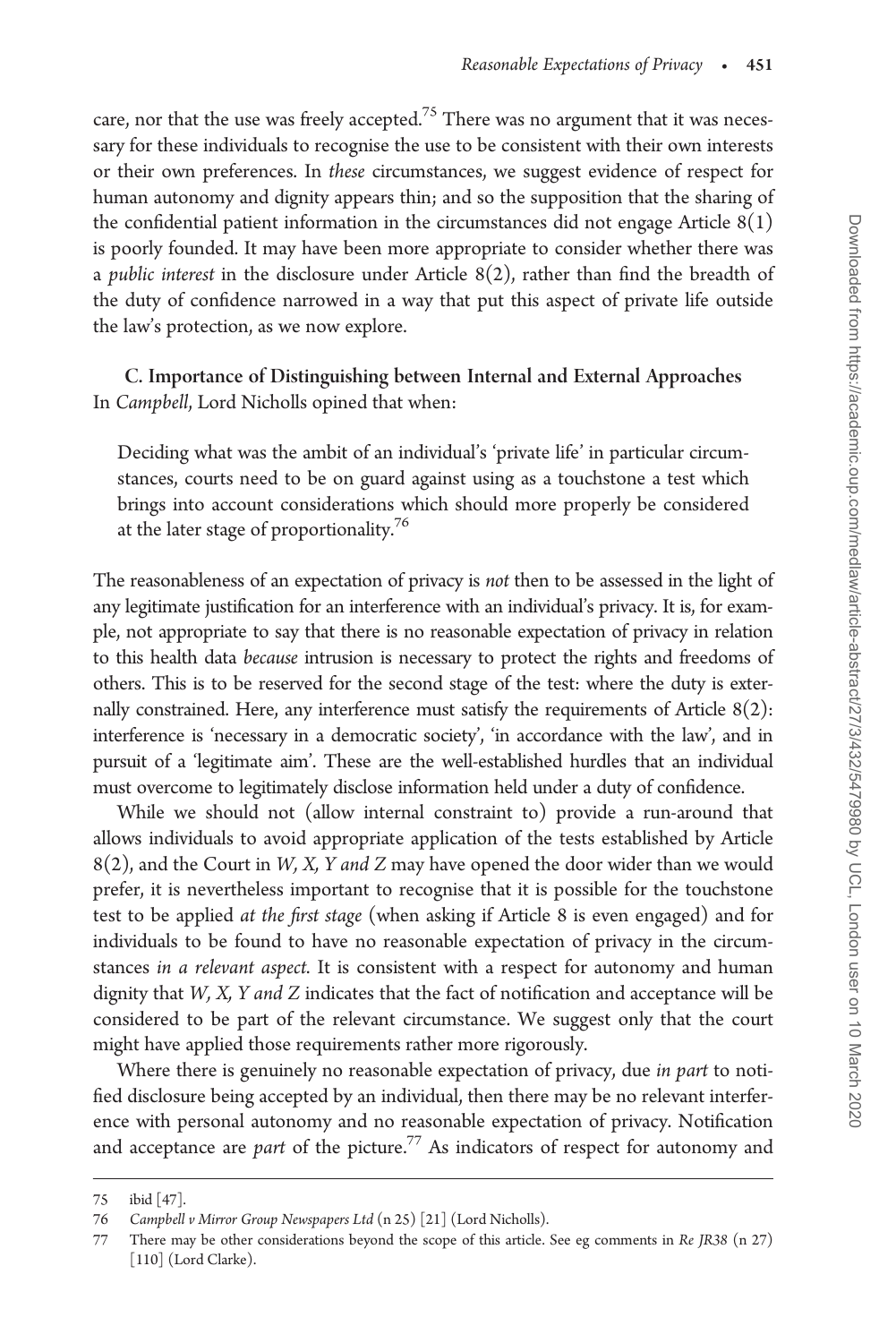dignity they should be accorded less weight than a real consent. Where individuals rely, not on consent to establish grounds for disclosure of confidential patient information but on 'reasonable expectation', then the law may, and we say should, continue to look for other positive indications of respect for autonomy and dignity (beyond notification and acceptance). In doing so, even where there is acceptance (short of consent) the law may continue to exercise a substantive restraint on action (that may be inappropriate in the face of an individual's consent).

An important consequence of this approach is that it allows space for explicit restatement of the requirements of a consent, and reasonable expectation, in the law of confidence and consideration of the relationship with those same terms in data protection law. It enables restricted reliance upon consent (explicit or implied) in the law of confidence only where consent is real, without undermining other lawful data flows consistent with a patient's reasonable expectation. As the requirements of valid consent in data protection law have been strengthened under new data protection law,<sup>78</sup> this approach creates the space to consider the merits of aligning the requirements of a valid consent across both the law of confidence and data protection. Also, by recognising the role that reasonable expectations plays in the law of confidence, one can consider the relationship with the language of reasonable expectation under data protection law and the efficiencies that might be realised through alignment of standards, advice, and good practice across these two areas of law. Irrespective of whether these particular opportunities are seized, simply foregrounding the role that 'reasonable expectations' plays in the law of confidence has advantages in the substantive restraint it may place on unreasonable use and disclosure. Absent judicial consideration, we look to current guidance to establish those requirements. There is value in establishing the considerations relevant to determining the internal limits to a reasonable expectation with a clarity similar to the external approach and the external limits applied under Article 8(2). In this, current guidance falls short.

#### V. PART IV—REASONABLE EXPECTATION OF PRIVACY AND CURRENT GUIDANCE

# A. Current Guidance

Current guidance (described earlier as providing the 'standard account'), overwhelmingly assumes that data held under confidence can be disclosed only with consent, via a statutory gateway, or due to legal requirement or overriding public interest.<sup>79</sup> As part I explored, this has led to consent, and implied consent in particular, doing a lot of work in the health care context.

If consent (whether explicit or implied) is to be real, then there needs to be some action or actions by the consenting individual through which consent is signalled. Asking how a person consented is always an appropriate question; if there is not a clear answer to how the person consented, then this may call into question whether consent is real.

<sup>78</sup> Data Protection Act 2018 and General Data Protection Regulation (EU) 2016/679 OJ L119 (GDPR).

<sup>79</sup> See eg Confidentiality: good practice in handling patient information (n 5) paras 80–112.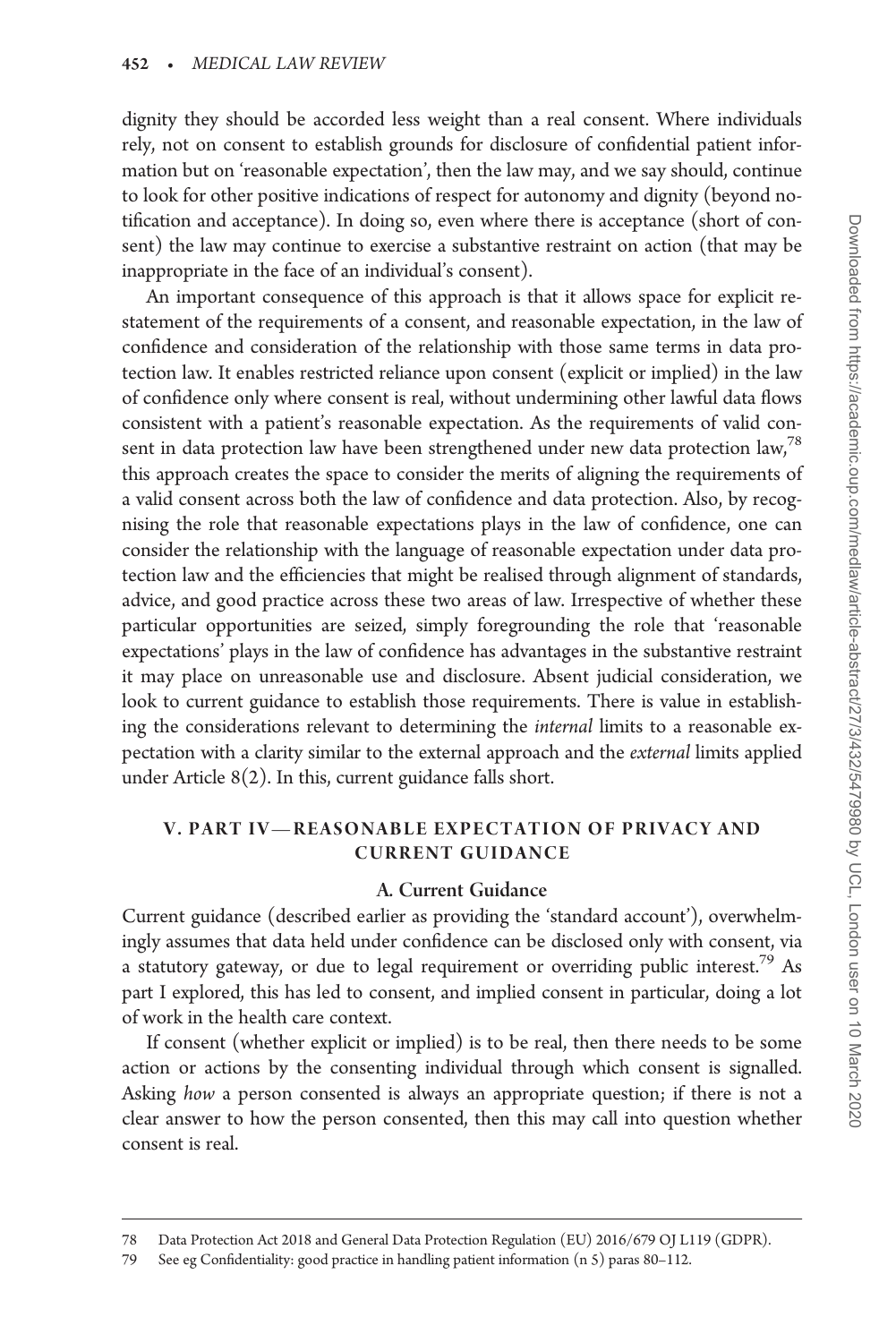It is clear that the current heavy reliance on implied consent is pushing the boundaries of claims that an individual has signalled their consent. New models of care are further widening a gap between the available evidence about the uses to which individuals have knowingly signalled consent and what in reality is happening to confidential information. As new data protection legislation<sup>80</sup> beds in, and organisations pay fresh attention to the legal basis for personal data processing, there may be renewed scrutiny of the extent to which implied consent has become over-stretched in common  $law.<sup>81</sup>$ 

Our analysis so far allows us to see that the standard account overlooks the importance of the primary consideration of whether there is a reasonable expectation of privacy in all the circumstances. Now that we have articulated the importance of reasonable expectations, we can easily make the case that the work done by the concept of implied consent in healthcare could be done by reasonable expectations. This would allow new models of care that are argued to constitute good practice, but which struggle to meet the criteria of implied consent for direct care (as expounded in Caldicott 2) to be seen to be unproblematically lawful. Moreover, as we anticipate above, by removing the pressure to classify cases under the heading of implied consent, it would allow for a conception of common law consent in healthcare that was less sharply divergent from consent under data protection legislation.<sup>82</sup>

Cases of sharing of confidential health information for the purposes of individual direct care within the context of a legitimate relationship that are currently taken to be justified through implied consent could equally as well be described as having reasonable expectations as their legal basis. For example, one of the grounds within the Caldicott 2 report that allow information to be shared on the basis of implied consent is that the 'patient or client agrees to a referral from one registered and regulated health or social care professional to another'.<sup>83</sup> In the circumstances of the standard case where a patient seeks the advice of a GP because of a particular ailment, and the GP refers a patient to a specialist, there is no reasonable expectation that the GP would treat relevant portions of the patient's notes as private with respect to the specialist. As there is no reasonable expectation of privacy in all the circumstances in the *relevant aspect*; Article  $8(1)$  is not engaged by the disclosure.

In addition to the lack of a reasonable expectation of privacy, as Caldicott 2 explains, there is also what we could describe as a reasonable expectation of disclosure in direct care: patients expect sharing of information to occur for individual care purposes, and 'get frustrated if they have to answer the same questions repeatedly as they move along a care pathway'.<sup>84</sup> The clear implication is that not only is it the case that

<sup>80</sup> n 77.

<sup>81</sup> Although consent may not be the lawful basis for processing under art 6 or art 9 GDPR, in order for processing to be lawful under data protection legislation, it is necessary for other legal requirements to be met. This will include, for example, compliance with the law of confidence. See: Information Commissioner's Office, 'Principle (a): Lawfulness, fairness and transparency' (ICO) <[https://ico.org.uk/for-organisations/](https://ico.org.uk/for-organisations/guide-to-the-general-data-protection-regulation-gdpr/principles/lawfulness-fairness-and-transparency/) [guide-to-the-general-data-protection-regulation-gdpr/principles/lawfulness-fairness-and-transparency/](https://ico.org.uk/for-organisations/guide-to-the-general-data-protection-regulation-gdpr/principles/lawfulness-fairness-and-transparency/)> accessed 7 April 2019.

<sup>82</sup> Information Commissioner's Office (n 7).

<sup>83</sup> Information Governance Review (n 16) 39.

<sup>84</sup> ibid 35. Healthwatch Surrey's report 'If I've told you once ... . People's views on record sharing between the health and care professionals involved in their care in Surrey' (Healthwatch Surrey, October 2015)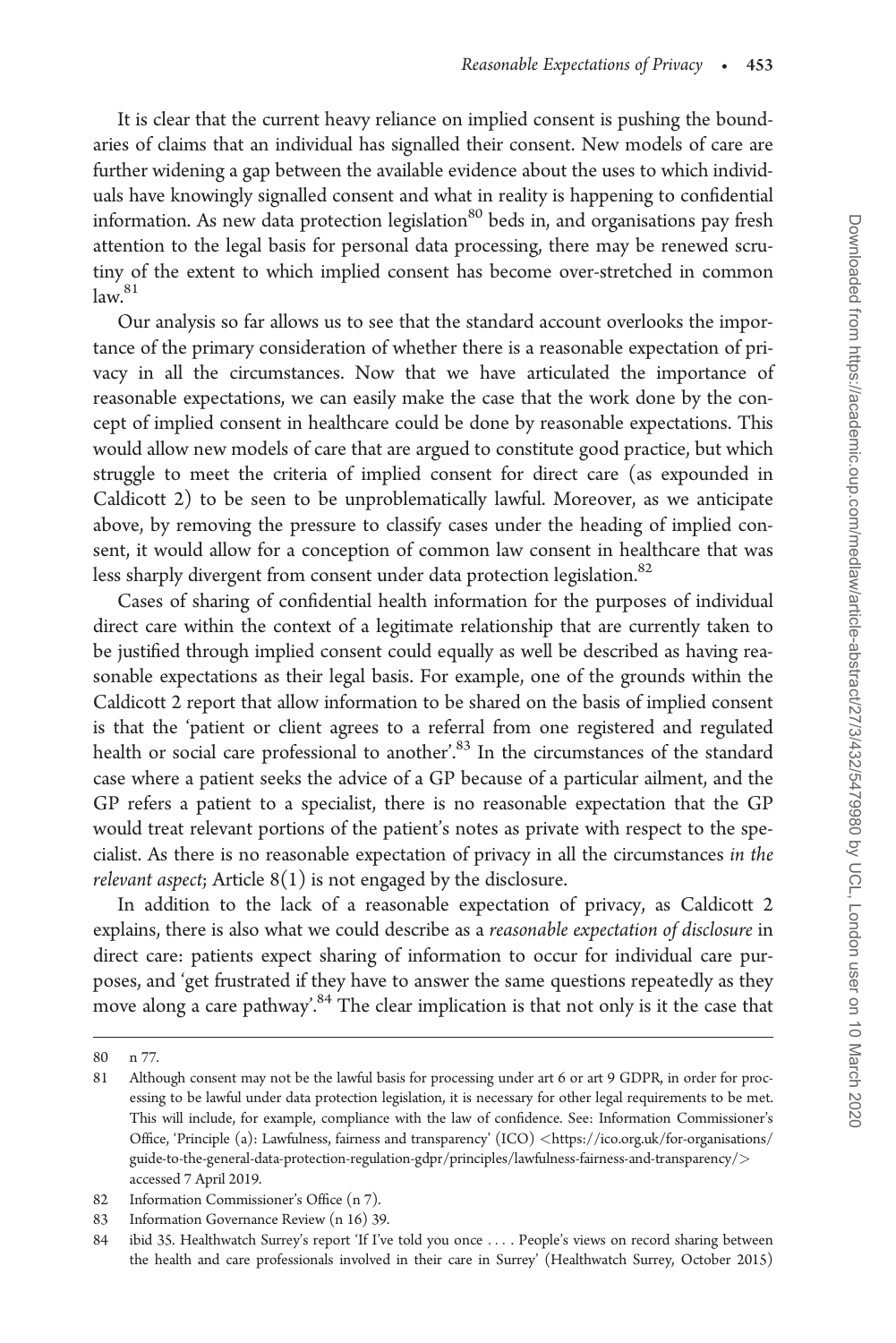such sharing does not violate a reasonable expectation of privacy, but that there are broader social norms that dictate that patients accept and expect that relevant information about their case will be shared between healthcare professionals in order to facilitate provision of care. Of course, there is nothing inherent to the test that limits application to the individual direct care context. It is possible that the conditions of 'reasonable expectation' could be met in relation to disclosure for purposes beyond direct care (as was held in the case in  $W$ ,  $X$ ,  $Y$  and  $Z$ ). Secondary use of data has not been the focus of our contention but we note that given 'the nature of the activity in which the claimant was engaged, the place at which it was happening, the nature and purpose of the intrusion',<sup>85</sup> the 'reasonable expectation test' may be more readily satisfied in case of direct care than any secondary use of data. Indeed, as we've already indicated—we have reservations as to whether a properly constructed test would have been met in W, X, Y and Z. We recognise a role for further research and professional guidance to consider this question and to explicitly articulate positive indications of 'reasonable expectation' that go beyond mere 'notification and acceptance' to ensure no interference with the underlying values of autonomy and human dignity in cases of either individual direct care or secondary use.

# B. What Difference Would Shifting from 'implied consent' to 'reasonable expectations' Make?

There are strong reasons to believe that whenever there is real consent (whether explicit or implied) to sharing of confidential patient information for a particular purpose, then eo ipso sharing of this information in line with what the patient has consented to does not infringe the patient's autonomy, and does not violate a reasonable expectation of privacy. While all cases of real consent to sharing of confidential patient information are also cases where there is no violation of reasonable expectation of privacy, not all cases where there is no violation of a reasonable expectation of privacy will be cases in which consent has occurred. Because of this asymmetry, the risk that implied consent may have become overstretched, distanced from the patient or service user perspective (and that flows of confidential information may be taken to be justified in virtue of implied consent when in fact no consent has been given), provides a strong reason to shift to the lack of a reasonable expectation of privacy as a default in explaining the legal basis, at least, for the sharing of patient information for individual direct care.

In determining whether there has been a breach of confidence in cases of sharing of healthcare information, reasonable expectations have in any case played an increasing role in practice. For example, in the case of Royal Free NHS Trust and DeepMind, which we discussed in part I, the main factor that the NDG's advice to the Information Commissioner's Office (ICO) turned on was the claim that the sharing was not in line with patients' reasonable expectations. Thus it seems unlikely that a widespread shift from implied consent to reasonable expectations would require

found further evidence of frustration from having to repeat the same story to different health care professionals. See <[https://www.healthwatchsurrey.co.uk/wp-content/uploads/2017/06/If-Ive-told-you-once-](https://www.healthwatchsurrey.co.uk/wp-content/uploads/2017/06/If-Ive-told-you-once-Peoples-views-on-record-sharing-between-health-and-social-care-professionals-FULL-REPORT.pdf)[Peoples-views-on-record-sharing-between-health-and-social-care-professionals-FULL-REPORT.pdf](https://www.healthwatchsurrey.co.uk/wp-content/uploads/2017/06/If-Ive-told-you-once-Peoples-views-on-record-sharing-between-health-and-social-care-professionals-FULL-REPORT.pdf)> accessed 15 October 2018.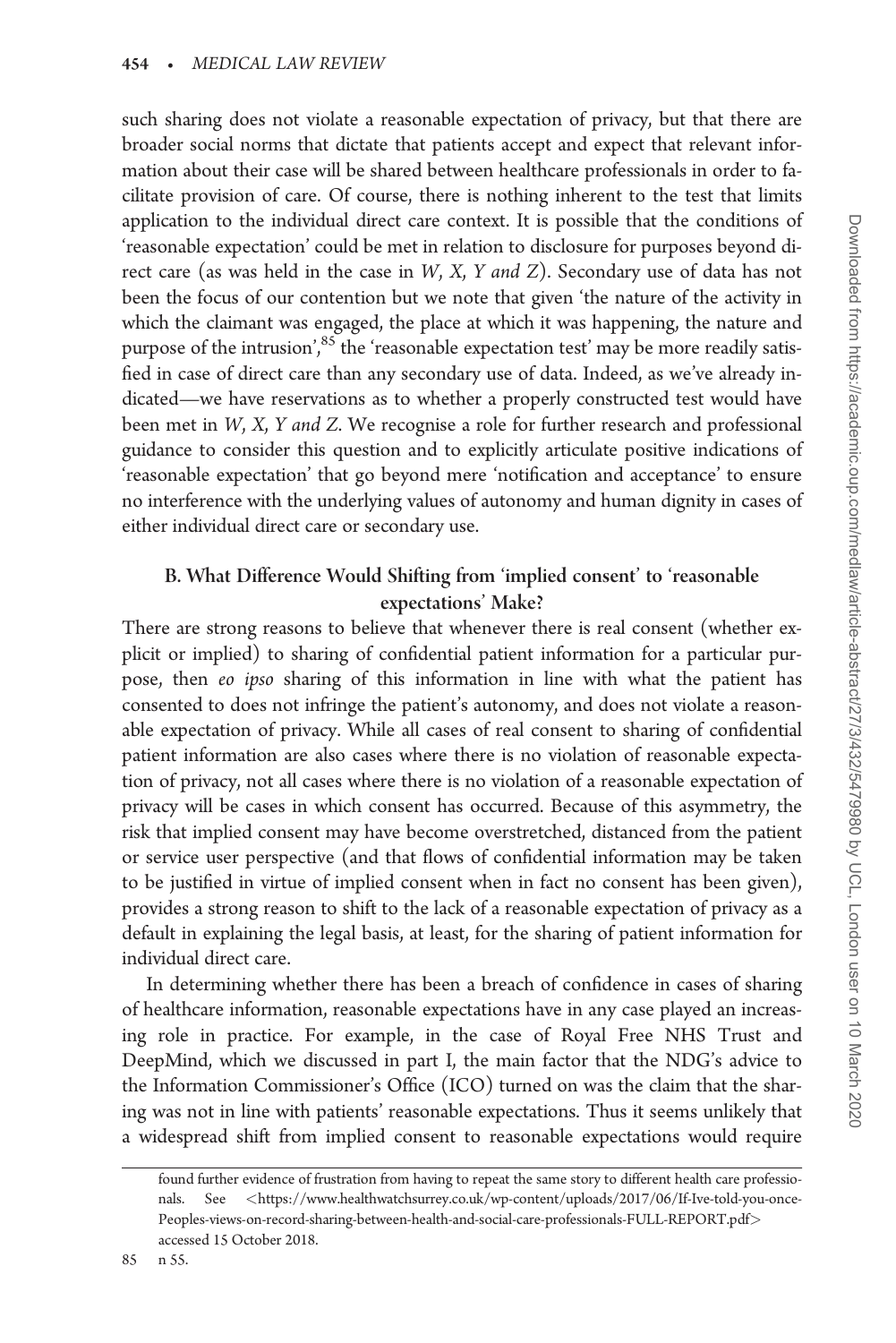significant changes to good practice in informing and consulting patients. It would, however, make clearer than it has sometimes been that it is not the mere fact that an activity can be described as direct care that makes the sharing of confidential patient information lawful or not, but in the first instance whether the sharing interferes with a reasonable expectation of privacy. It brings the patient or service user's perspective clearly to the fore. Demonstrating there to be a reasonable expectation of use, coupled with evidence of acceptance (including non-employment of accessible opportunities to object), and eg conformity with individual's expressed preferences and interests, would establish foundations for a claim that there was no interference with a reasonable expectation of privacy in the relevant aspect. It would also provide an alternative to the proposal, contained within the published audit report of Royal Free NHS Trust and DeepMind activity, that the 'conscience test' is the appropriate measure of whether a duty of confidence has been breached.<sup>86</sup>

#### 1. The 'Conscience Test'

We briefly turn from positive consideration of our proposed evolution of the standard account, to consider another alternative. An independent audit of activity by Royal Free NHS Trust, in relation to the project with DeepMind, considered the legality of data processing. Amongst several aspects considered was whether any duty of confidence would be breached in relation to any data flow reviewed by the Audit. As part of this, the Audit Report reviewed relevant legal tests. We strongly agree with the Report's claim that:

the application of the law of confidence to modern health care is not straightforward. Many patients no longer have a simple bilateral relationship with a single doctor. Instead, they are treated in a complex multi-agency environment with support from different specialists using a range of information technology systems.<sup>87</sup>

However, there are significant flaws in the way it attempts to explicate the current law of confidence.

The Report separates consideration of the test of 'reasonable expectations' and the test of breach of confidence; reserving the former for questions concerning infringement of patient privacy and Article 8 ECHR.<sup>88</sup> Relying upon the classic case of Coco v AN Clark (Engineers)  $Ltd^{89}$  to establish the circumstances under which a duty of confidence will be breached, the report suggests that when determining whether any use of confidential information is unauthorised, 'the key question to determine whether

<sup>86</sup> See: Linklaters LLP, 'Audit of the acute kidney injury detection system known as Streams: The Royal Free London NHS Foundation Trust' (Linklaters, 7 June 2018) <[http://s3-eu-west-1.amazonaws.com/files.roy](http://s3-eu-west-1.amazonaws.com/files.royalfree.nhs.uk/Reporting/Streams_Report.pdf) [alfree.nhs.uk/Reporting/Streams\\_Report.pdf](http://s3-eu-west-1.amazonaws.com/files.royalfree.nhs.uk/Reporting/Streams_Report.pdf)> accessed 15 October 2018.

<sup>87</sup> Linklaters LLP, Audit of the acute kidney injury detection system known as Streams (17 May 2018) [30].

<sup>88</sup> This is despite, in Murray v Express Newspapers plc (n 32) [27] Sir Anthony Clarke MR favourably citing Buxton LJ, [in the case of McKennitt v Ash (n 45)] with whom Latham and Longmore LJJ agreed, [making] the point that arts 8 and 10 of the Convention are now the very content of the domestic tort that the English court must enforce.

<sup>89</sup> Coco v AN Clark (Engineers) Limited (n 32).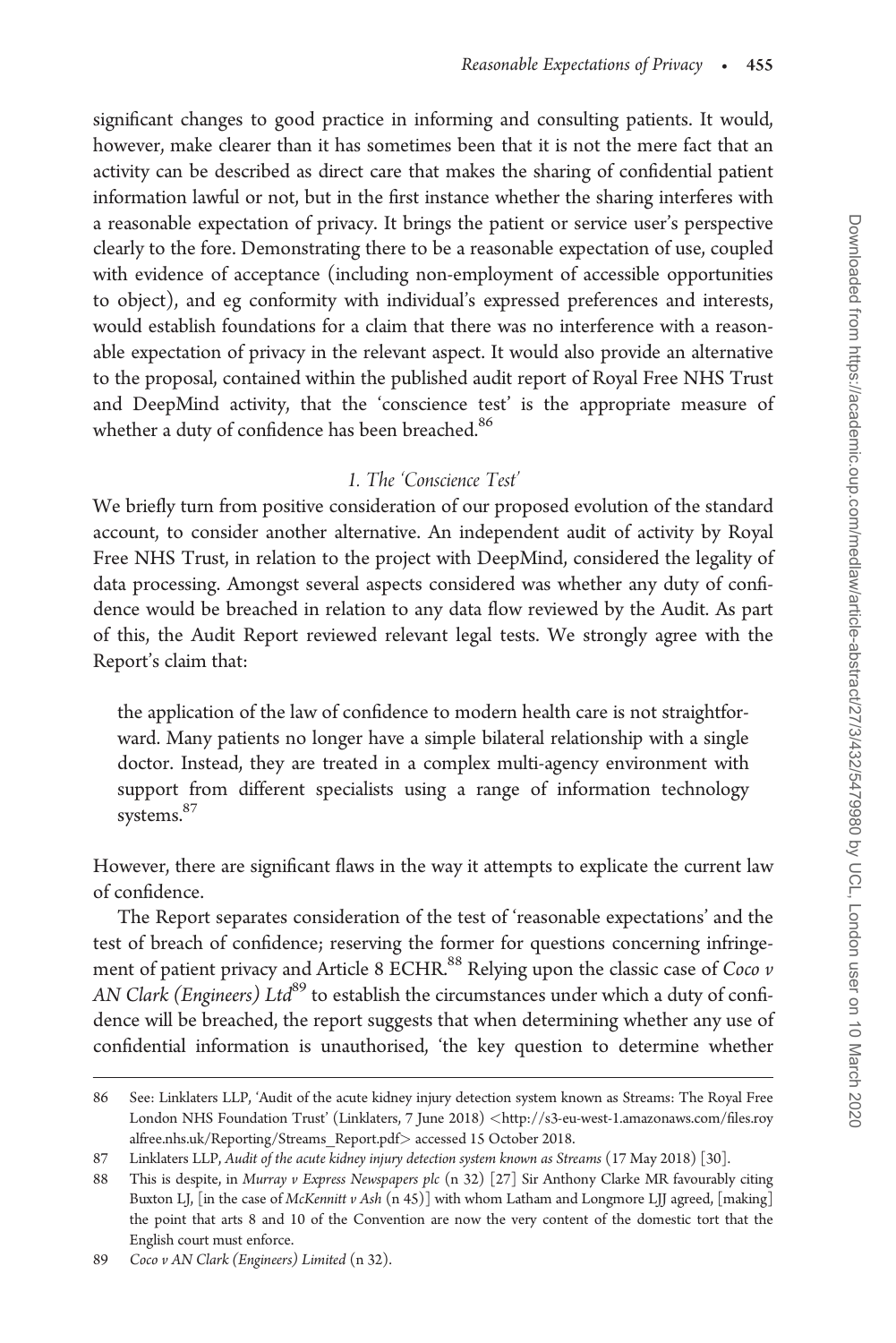there is a breach of confidence is: would the use trouble the conscience of a reasonable health professional'.<sup>90</sup>

We have no space for extensive consideration of the report, but we note authority for the 'conscience test' being the correct test is found in  $R v$  Department of Health, ex parte Source Informatics,<sup>91</sup> with judgment handed down in 1999. This was prior to the Human Rights Act 1998 coming into force in 2000. In the 2002 case of A v B Plc Lord Woolf CJ warned that 'authorities which relate to the action for breach of confidence prior to the coming into force of the 1998 Act ... are largely of historic interest only'.92

Indeed, the caution with which one should approach adoption of 'the conscience test', relied on in Source Informatics, as a 'key question' determining the breadth of a duty of confidence today, is demonstrated by the lack of reference to the case of Source Informatics in subsequent case law.<sup>93</sup> Few of the cases cited by the Report itself reference either the case or the test.<sup>94</sup> In one that does, London Regional Transport v Mayor of London, <sup>95</sup> Sullivan J, while approving of Simon Brown LJ's conclusions in Source Informatics distinguishes Source and the 'conscience test' from the content of the case.<sup>56</sup> Perhaps more pertinently, Sedley LJ casts doubt on the appropriateness of continued reliance on the test. He expresses a preference for now adopting an approach that follows the structure and applies the principles (including proportionality) of Human Rights Law, rather than applying a test of conscionability:

It seems to me, with great respect, that this now well established approach [ie. the Human Rights Law approach] furnishes a more certain guide for people and their lawyers than the test of the reasonable recipient's conscience. While the latter has the imprimatur of high authority, I can understand how difficult it is to give useful advice on the basis of it. One recipient may lose sleep a lot more readily than another over whether to make a disclosure, without either of them having to be considered unreasonable. If the test is whether the recipient ought to be losing sleep, the imaginary individual will be for practical purposes a judicial stalking-horse and the judgment more nearly an exercise of discretion and correspondingly less predictable. So for my part I find it more helpful today to postulate a recipient who, being reasonable, runs through the proportionality

<sup>90</sup> Information Governance Review (n 16) para 31.4.

<sup>91</sup> R v Department of Health, ex parte Source Informatics Ltd (No 1) [1999] EWCA Civ 3011, [2000] 2 WLR 940.

<sup>92</sup> A v B Plc [2002] EWCA Civ 337, [9], [2002] 3 WLR 542.

<sup>93</sup> None of these Supreme Court cases, decided subsequent to the Human Rights Act 1998 coming into force, relies upon the 'conscience test' described in the report or reference Source Informatics (n 88) in the judgments. Each invokes the test of 'reasonable expectation of privacy': Campbell v Mirror Group Newspapers Ltd (n 25); Kinloch v HM Advocate (Scotland) (n 60); R (Catt) v Association of Chief Police Officers (n 41); Re JR38 (n 27).

<sup>94</sup> In a cursory examination of each of the cases cited by the relevant sections of the report (31.1 to 31.8) we could only find reference to Source Informatics (n 90) in London Regional Transport v Mayor of London [2001] EWCA Civ 1491, [2003] EMLR 4.

<sup>95</sup> ibid.

<sup>96</sup> ibid [47].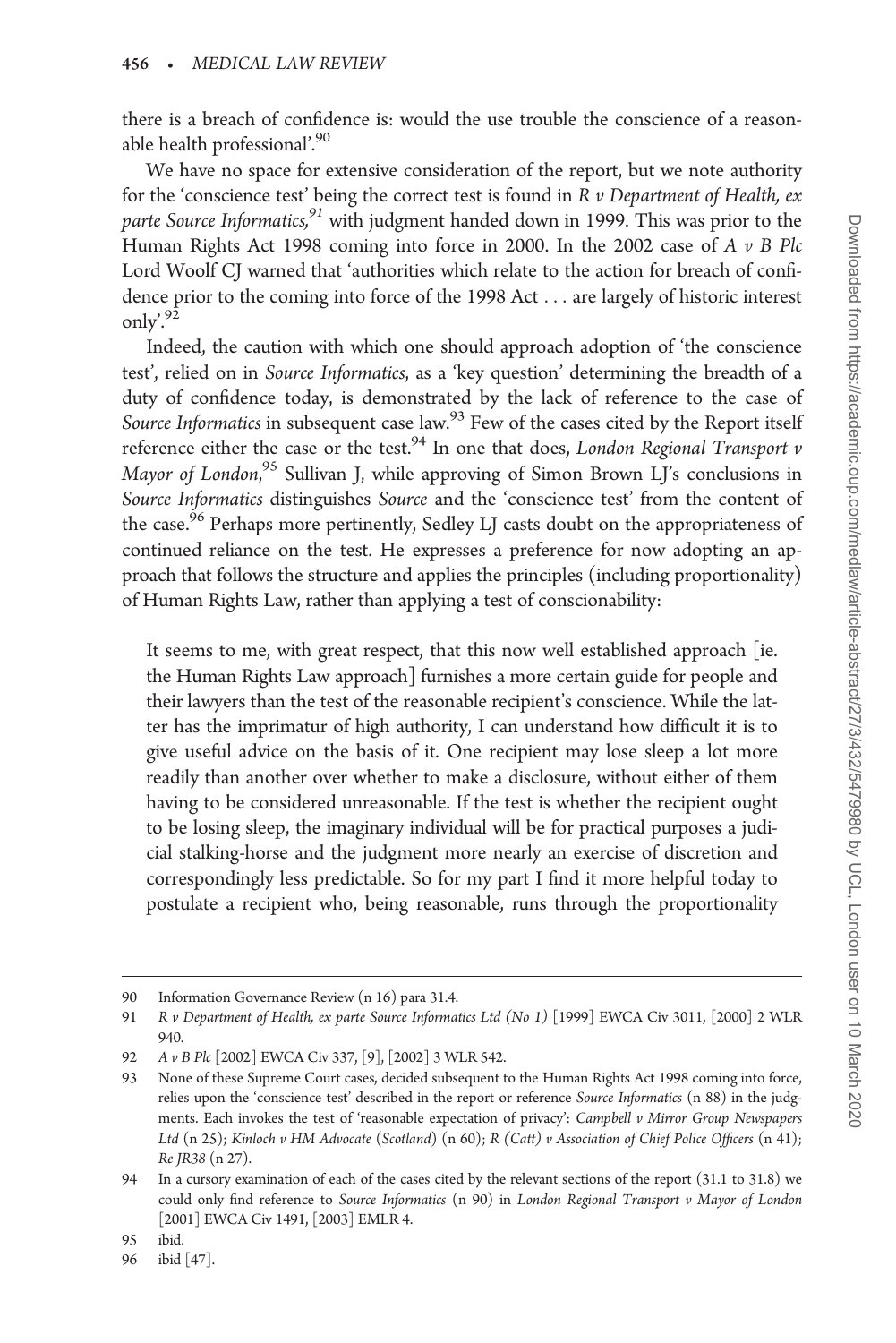checklist in order to anticipate what a court is likely to decide, and who adjusts his or her conscience and conduct accordingly.<sup>97</sup>

There is, in fact, very little authority to support the claim that the 'conscience test' is to be considered the 'key question to determine whether there is a breach of confidence'. We have already cited considerable authority for the appropriate test in this context being a 'reasonable expectation of privacy' and explained why the patient's perspective should be the focus of attention rather than the professionals. However, it is not only the law that we would cite in support of our own alternative account. We see an additional advantage of the reasonable expectations standard to be the substantive restraint it places on use inconsistent with a reasonable expectation of privacy. This seems particularly valuable where, under current arrangements, parties might argue an implied consent should be assumed.

## C. Reasonable Expectations and Dissent

The fact that the reasonable expectation standard does not require consent raises important questions about the relationship between reasonable expectation and dissent. If a person explicitly dissents, then this is dispositive in cases of implied consent for individual direct care: it is not feasible to claim that a healthcare professional can continue to proceed on the basis of implied consent if the patient has explicitly withdrawn consent. It is less clear whether active dissent from a patient would always be sufficient to prevent information continuing to flow data on the basis of reasonable expectations. This is because whether there is a reasonable expectation of privacy is to be determined objectively, taking account of a wide variety of features of the case. It might seem possible that there could be an objectively reasonable expectation that data will flow, despite the fact that a patient from their subjective perspective would not agree that the expectation was reasonable. (In the case of  $W$ ,  $X$ ,  $Y$  and  $Z$ , this issue did not arise, as it was assumed that the plaintiffs had manifested acceptance towards the sharing in question.)

The difference that this gap in the treatment of dissent at the level of theory would make in practice should not be overstated, given that implied consent is sometimes currently (erroneously in our view) interpreted in guidance to allow confidential patient information to be shared on the basis of implied consent despite explicit dissent from a patient. The 2017 GMC guidance on confidentiality takes local clinical audit to have implied consent as its legal basis, but envisages that attempts will be made to dissuade patients who want to withdraw consent from local clinical audit; and that if the patient continues to object, they should be removed from the audit 'if practicable'.<sup>98</sup> Where confidential patient information may be used even in the face of a patient explicitly dissenting, then it is not clear that consent is an appropriate legal basis for the activity. The local clinical audit policy described in the GMC guidance would thus be much more naturally justified in terms of a lack of a reasonable expectation of privacy in all of the circumstances in the relevant aspect, than by the fact that patients have in fact consented to it.

<sup>97</sup> ibid [58].

<sup>98</sup> Confidentiality: good practice in handling patient information (n 5) para 97.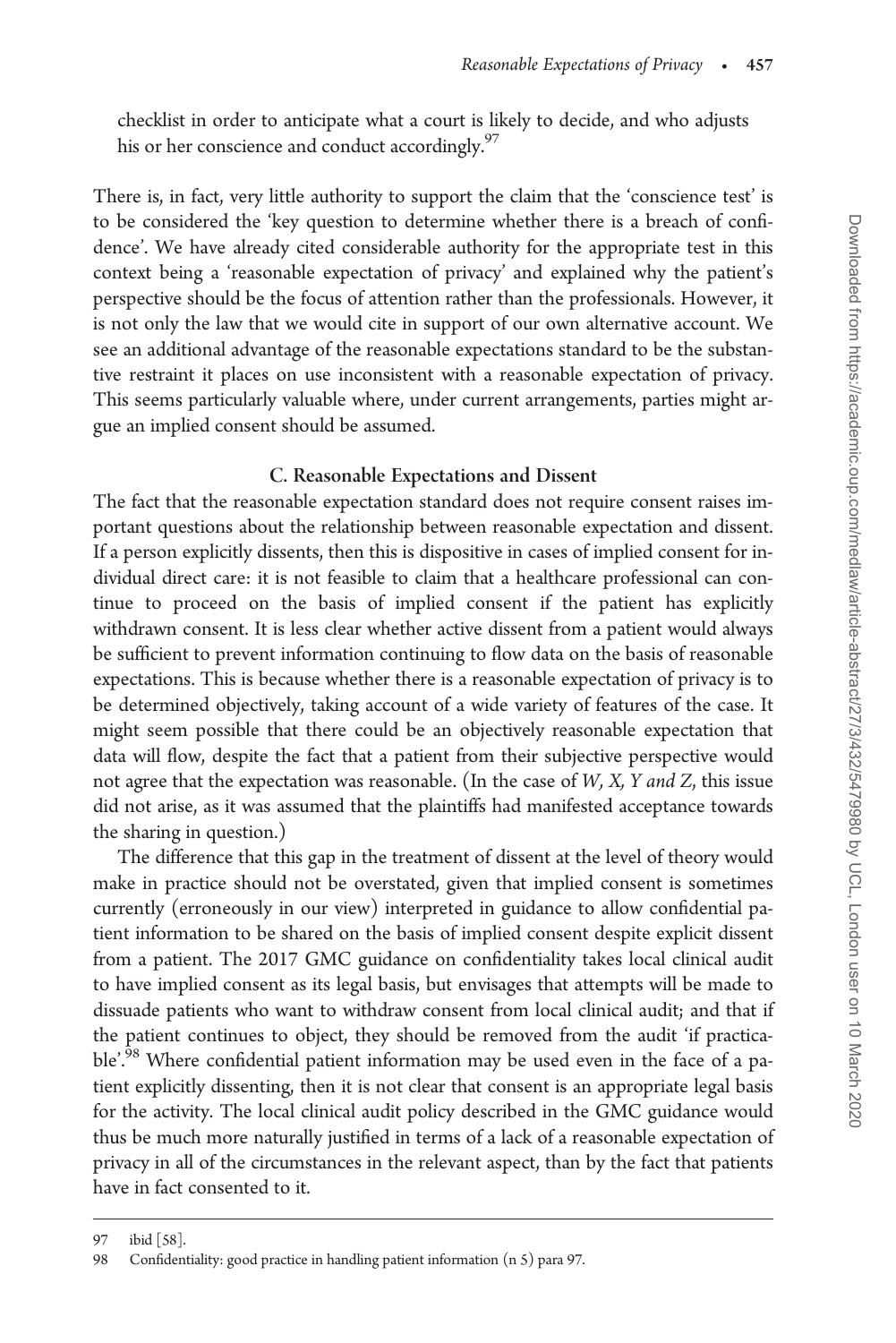We foresee that there may still be some residual worries about the idea of a shift to a reasonable expectations' standard (related to our earlier discussion of the risk of reasonable expectations becoming a 'Trojan horse'). It is helpful to take a little time to set out what the problem would be, if there were to be one. Our proposal is aimed to bring professional guidance and practice on confidentiality and direct care in line with legal developments, which have foregrounded not only the question of whether there is a reasonable expectation of privacy in all the circumstances, but also the range of legitimate public interests in play in deciding whether to override a reasonable expectation of privacy. To the extent that professional guidance comes apart from the law, it is usually thought to be a problem for the guidance, rather than the law. This would only underline the importance of clear leadership in this space: leadership is absent if professional guidance does not keep pace with legal developments.

In addition, we have argued that whether there is a reasonable expectation of privacy in all the circumstances needs to be interpreted in light of the animating values of ECHR Article 8—namely respect for personal autonomy and human dignity. We have argued that sharing confidential patient information autonomy without consent, yet without Article  $8(1)$  being engaged, requires a careful attention to adequately respecting individual autonomy. Absent such careful attention Article  $8(1)$  will be engaged, and a public interest justification will be required for overriding this reasonable expectation of privacy. Decisions to override a reasonable expectation of privacy need to take into account, inter alia, the public interest in maintaining public trust in a confidential health care system. So overall, we do not believe that a wider use of reasonable expectations in the case of individual direct care would undermine confidence in confidential health care system.<sup>99</sup> Indeed, as we have noted, empirical research<sup>100</sup> indicates that patients expect more sharing of data for direct care purposes than actually occurs; and have often been frustrated by lack of sharing.

#### VI. CONCLUSION

We have argued that conformity with a reasonable expectation of privacy may provide an alternative legal basis to implied consent for the lawful flow of identifiable patient information. Assessment of reasonable expectations of privacy in legal cases involving patient information disclosed for individual direct care purposes is in its infancy, and

<sup>99</sup> There may also be grounds for going beyond the protection of confidential patient information that would be required by the law—as a matter of policy adopting the rule that if a patient objects to information being shared for their direct care, then this dissent should be sufficient to prevent sharing of their information, even if hypothetically doing so would have been allowed under the equitable action for breach of confidence. For analogous reasons, the Confidentiality Advisory Group (CAG), which makes recommendations to the Secretary of State for Health to set aside the duty of confidence for medical purposes that are beyond direct care and are in the public interest, has taken the position that, because of the important public interest of maintaining trust in a confidential health system, it is a standard condition of support that individual dissent is respected. See NHS Health Research Authority, 'Standard Conditions of Support' (17 August 2018)  $\langle$ [https://www.hra.nhs.uk/about-us/committees-and-services/confidentiality-advisory-group/guidance-con](https://www.hra.nhs.uk/about-us/committees-and-services/confidentiality-advisory-group/guidance-confidentiality-advisory-group-applicants/standard-conditions-support/) [fidentiality-advisory-group-applicants/standard-conditions-support/](https://www.hra.nhs.uk/about-us/committees-and-services/confidentiality-advisory-group/guidance-confidentiality-advisory-group-applicants/standard-conditions-support/)> accessed 16 October 2018. See also MJ Taylor, 'Legal Bases for Disclosing Confidential Patient Information for Public Health: Distinguishing between Health Protection and Health Improvement' (2015) 23(3) Med L Rev 348–74.

<sup>100</sup> See P Singleton and others, General Medical Council: Public and Privacy Attitudes to Privacy of Healthcare Data – A Survey of the Literature (Cambridge Health Analytics 2007) 17.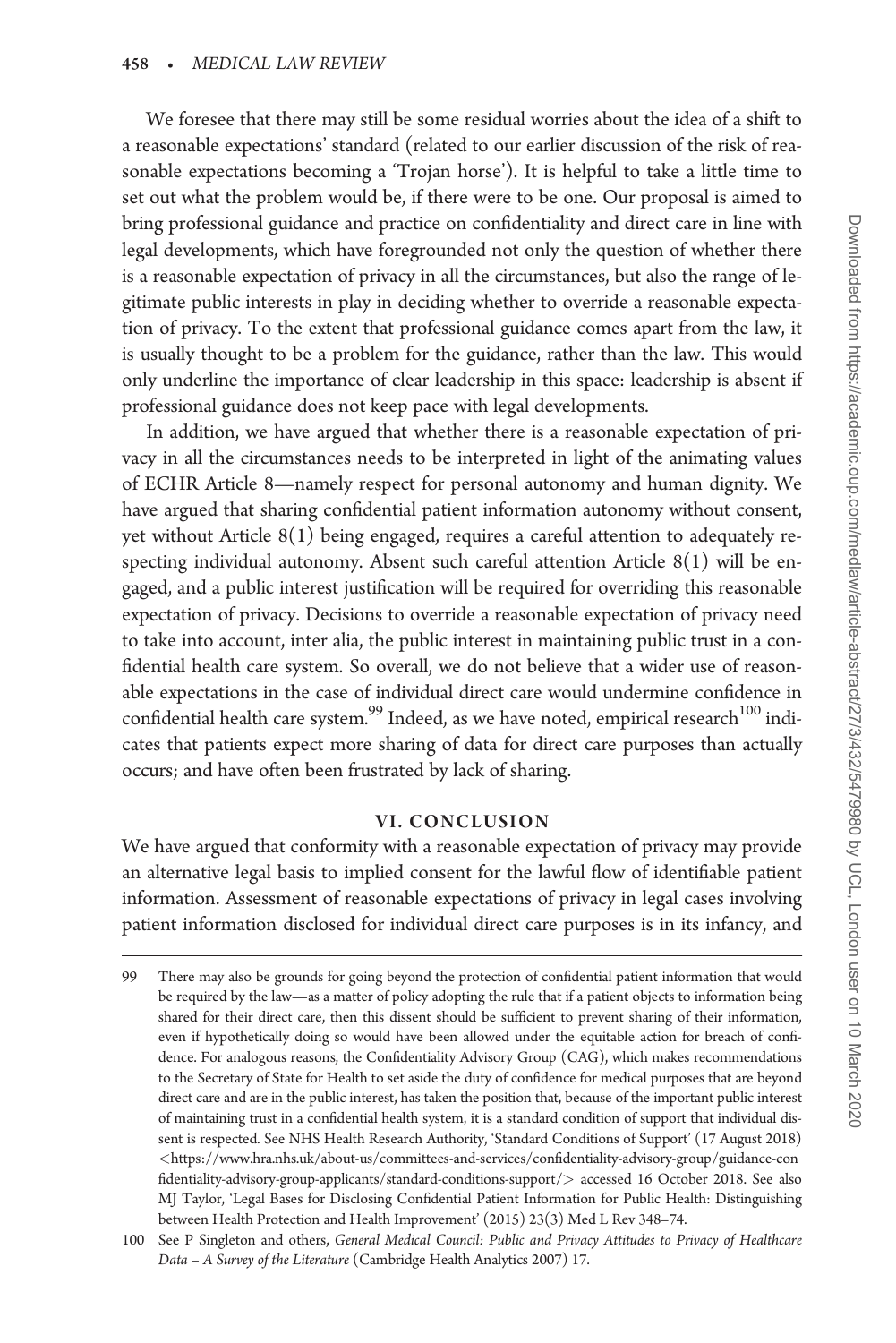so despite the fact that reasonable expectations are to be determined objectively, existing case law can give limited guidance as to the content and limits of reasonable expectations in this context. Nonetheless, the lack of case law should not be an impediment to a much wider reliance on conformity with a reasonable expectation of privacy as a legal basis for the sharing of confidential patient information, given both the need for professional guidance to take into account recent legal developments, and the increasing use of the idea of reasonable expectations within the interpretation of existing professional guidance on implied consent.

There is much to do. Guidance on reasonable expectations will need to help shape practice in two ways. First, in specifying standards to determine for example, what will indicate respect for autonomy and dignity and conformity with a reasonable expectation of privacy where there is something less than consent for disclosure, what quality of notification is sufficient? How is acceptance to be judged? How accessible do opportunities to dissent need to be? We have suggested a few of the broader considerations that may need to be taken into account where sharing of confidential patient information relies only upon acceptance (rather than consent), including consistency with an individual's own interests and justified belief that the use is consistent with otherwise expressed preferences. These are tests more readily satisfied in relation to use for individual direct care than secondary purposes. Any extension would need to be cautious, gradual and firmly evidence based. If guidance were to reflect such an approach however, we argue, there is scope to provide better protection of autonomy and other values—most notably human dignity—than current reliance upon implied consent, particularly where such consent is not real.

Given that what often is more relevant for guidance setting in sharing of information for individual direct care is not the minimum necessary to avoid legal liability, but good practice, a second question is how the broader idea of reasonable expectations both of privacy and of disclosure could be mobilised in a way that promotes good practice in information sharing. The NDG's call for an approach that prioritises 'no surprises', and which focuses on sharing identifiable information only in line with patients' reasonable expectations of privacy and of disclosure, would be exactly what would be required by an approach that took reasonable expectations as a good practice standard. One area for future research will be to get a more in depth understanding of reasonable expectations for the use of patient information in different care contexts. The NDG recently sponsored a Citizens' Jury to discover precisely this.<sup>101</sup> Thought of in this way, the test of 'reasonable expectation' may be interpreted much like the notion of 'no surprises' favoured by NDG—to have two dimensions. What has been done to ensure that people have reason to expect this use, and what has been done to ensure that they accept it? Such a standard will need to be partly empirically based—on what patients in fact expect and accept—but may also require

<sup>101</sup> Office for the National Data Guardian and Connected Health Cities, 'Reasonable Expectations Report: A report of a citizens' jury designed to explore when it is reasonable for patients to expect patient data to be shared' (April 2018) <[https://www.connectedhealthcities.org/wp-content/uploads/2018/08/Reasonable](https://www.connectedhealthcities.org/wp-content/uploads/2018/08/Reasonable-expectations-jury-report-v1.0-FINAL-09.08.18.pdf)[expectations-jury-report-v1.0-FINAL-09.08.18.pdf](https://www.connectedhealthcities.org/wp-content/uploads/2018/08/Reasonable-expectations-jury-report-v1.0-FINAL-09.08.18.pdf)> accessed 13 October 2018.